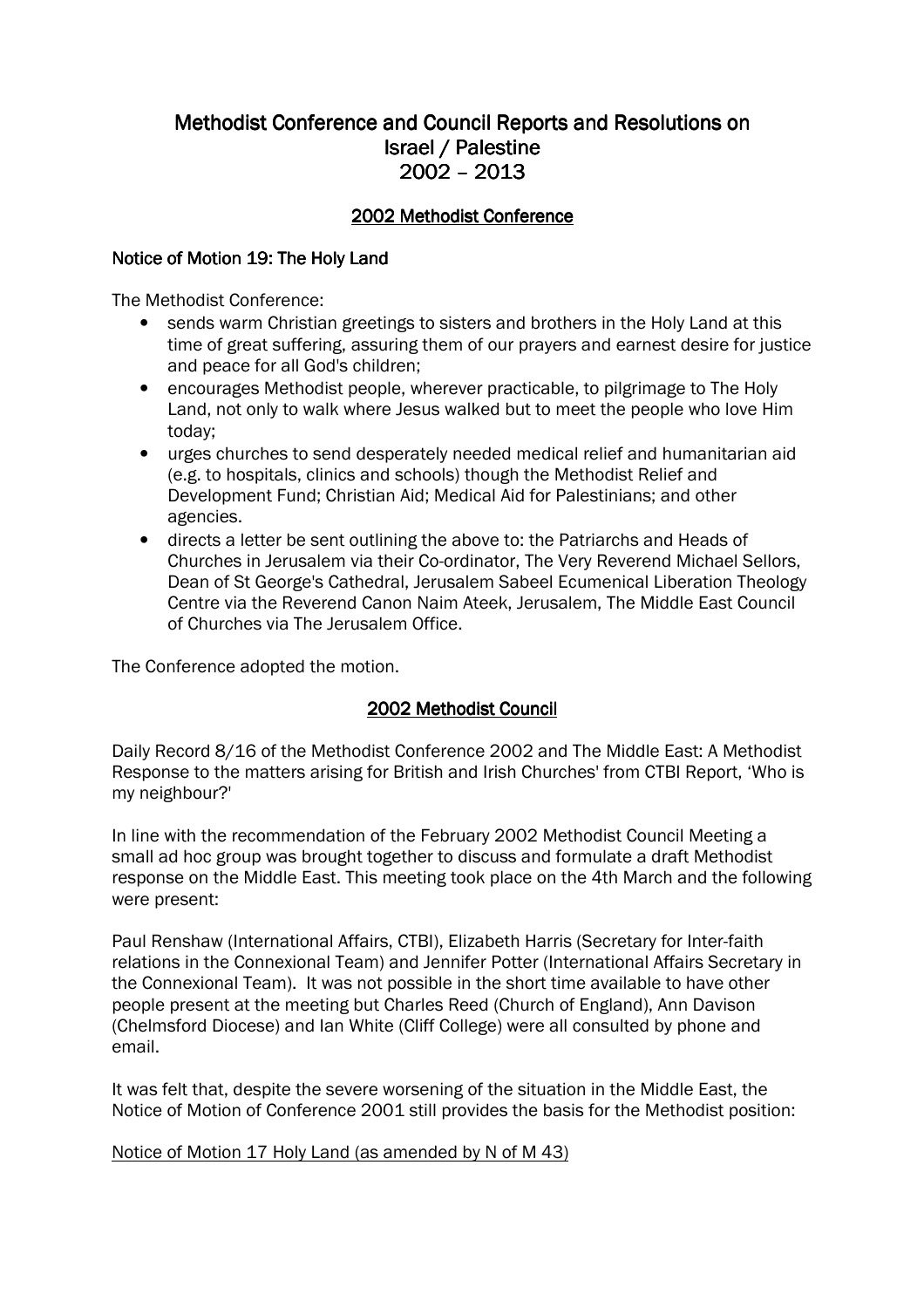The Conference is deeply disturbed by the continuing pain of the peoples of the Holy Land and, in particular, the inhumane and unjust treatment of ordinary citizens and the terror of random violence.

Recognising that peace and security can only be achieved when international judgements are respected and justice is done, Conference:

Directs that letters of affectionate greetings be sent to the leaders of the churches in Jerusalem and the Sabeel Ecumenical Centre, expressing solidarity with the Palestinian and Israeli organisations working for relief, human rights and a just peace.

Directs the Connexional Team to seek clarification from the newly elected British Government on:

- a) its position in relation to human rights and injustice in Israel/Palestine, with reference to all ethnic groups including the Bedouin tribes of the Negev, and
- b) how Britain is exerting its influence to promote the implementation of
	- The Fourth Geneva Convention (the occupying power shall not deport or transfer parts of its own civilian population into the territory it occupies)
	- UN Security Council Resolutions 242, 338, 1322 which terminate illegal occupation
	- The return and compensation of all refugees, who so choose in accordance with UN Resolution 194
	- A status for Jerusalem which will enable access to holy sites for all.

In summary the Methodist position is that a return to the borders of 1967 and a status for Jerusalem as a place for two nations and three faiths, with parity of esteem, is the real basis upon which trust could be built up among the different communities. The desire for a lasting peace can only be based on trust, security and freedom from fear for all people in the area.

# Suggestions for Practical Responses from the Methodist Church

That the Connexional Team:

- Continue, with ecumenical partners, discussions with HMG about the situation in Israel/Palestine.
- Make information available on prayer and prayer vigil resources across the Connexion.
- Wherever possible, in the light of the security situation, urge Methodists to continue to visit fellow Christians in the region/
- Whenever the security improves, encourage pilgrimages, which include visits to Christian communities and other faith groups in Israel/Palestine.
- Encourage involvement, at both local and national level, in inter-faith initiatives
- directed at Israel/Palestine particularly encouraging links between young people from different faith communities in Britain to their counterparts.
- Encourage people to be willing to listen to and nurture contacts with organisations/individuals from the three religions of Israel/Palestine.
- Collect information from around the Connexion about existing links between Churches and circuits in Britain and Churches or projects in Israel/Palestine and make the information more widely known.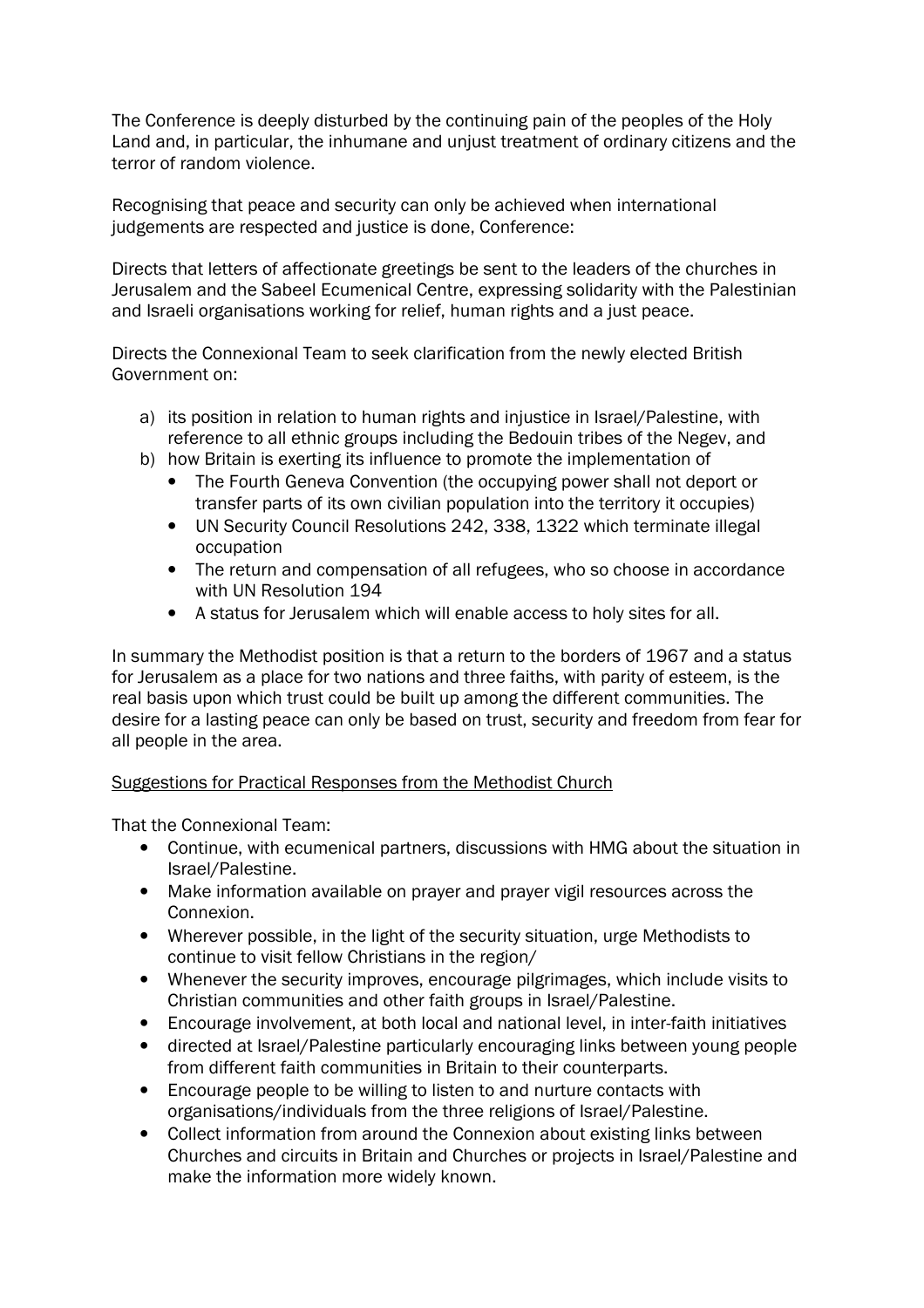• Inform Methodists about the MRDF and Christian Aid involvement in projects in Israel/Palestine and encourage the support of these.

In order that the Connexional Team itself be as well resourced as possible for work on Israel/Palestine it is proposed that:

- A more co-ordinated pattern of working be developed among those dealing with the region – namely the World Church Area Secretary for Europe and the Middle East, the Secretary for Inter-faith Relations and the Secretary for International Affairs.
- Efforts are made to ensure that ecumenical links are maintained and enhanced especially through the Middle East Forum of the CCOM (Churches' Commission on Mission) of Churches Together in Britain and Ireland).
- The Council is asked also to note that a World Council of Churches (WCC) Programme is being developed to send people from churches around the world to accompany the people of Israel/Palestine in their daily struggle to be able to live without fear and intimidation. This Programme is known as the WCC Ecumenical Accompaniment Programme in Palestine and Israel (EAPPI). The Council is also asked to affirm that information about this programme be made available to Methodist Churches so that individual Methodists who are interested to become involved, may do so.

[This Programme aims to send mature and experienced people from the churches to partners in Israel/Palestine for periods of not less than 3 months. Their role would be to monitor and report violations of human rights, offer protection through nonviolent presences and to be advocates especially on their return.]

### Extract from Methodist Council Minute April 2002

"The Council engaged in discussion, recognising the Church's unique role taking seriously its responsibility of engaging with the theological issues at the heart of the Middle East conflict. The Methodist Council's Chaplain, The Revd Roger Bidnell, led the Council in prayer. It was agreed that The Revd Alan Ashton would convey a message back to the Jerusalem church leaders on behalf of the Council to assure them of the prayers of the Methodist people, and to indicate that the Methodist people are being encouraged to engage with the issues and to support all that makes for peace, reconciliation and justice in Palestine/Israel."

The Council agreed to recommend MC/02/61 to the Conference, incorporating a further resolution to be formulated by The Revds Peter Sulston and David Deeks about the need for the theological work in dialogue with other faiths, already undertaken by the Secretary for Inter-Faith Relations, to be further developed. The Council also agreed that the Methodist Church website be used to keep members of the Church informed of the situation through the reports received from other churches and contacts in the Middle East region.

### The First Alexandria Declaration of the Religious Leaders of the Holy Land

In the Name of God who is Almighty, Merciful and Compassionate, we, who have gathered as religious leaders from the Muslim, Christian and Jewish communities, pray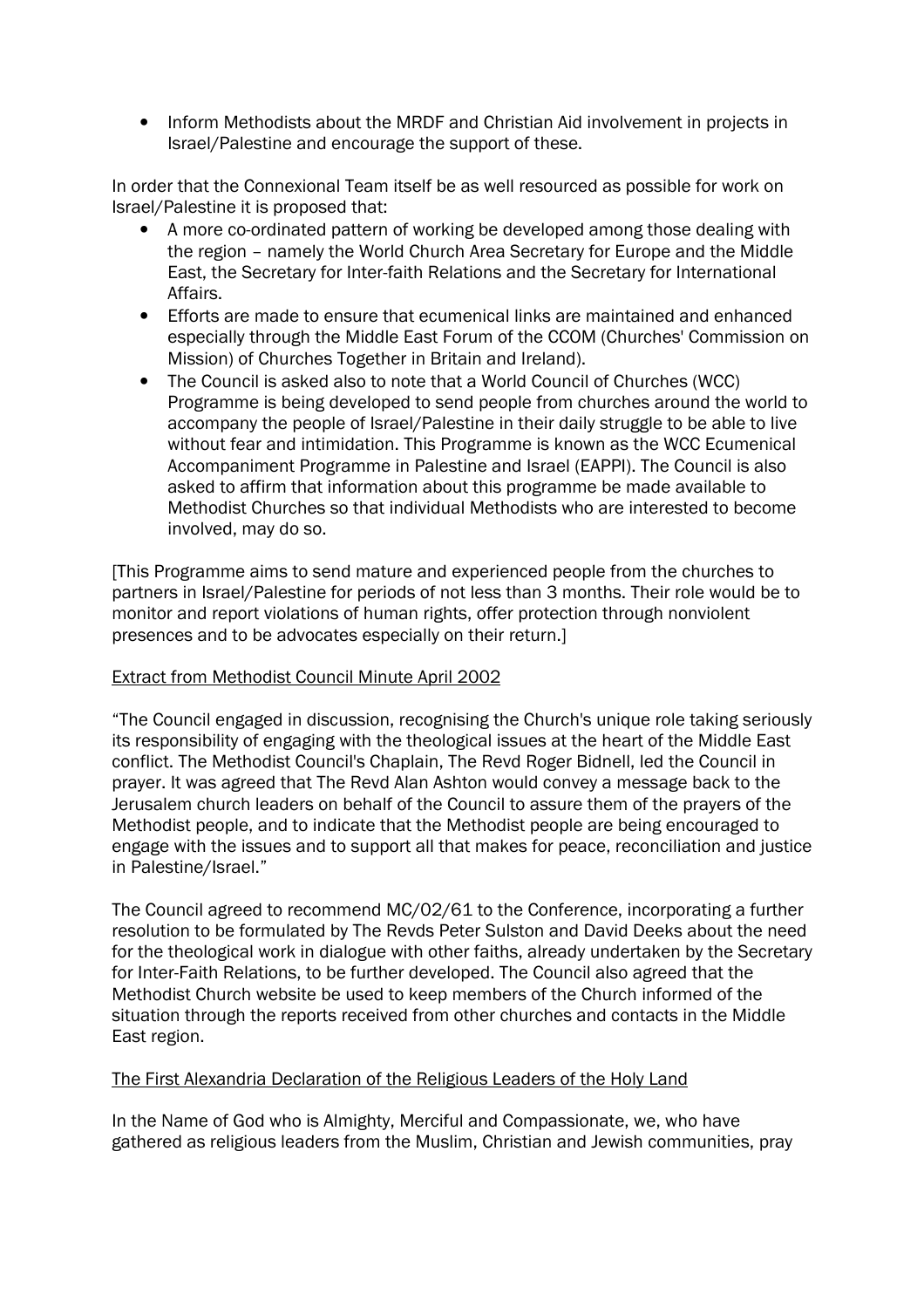for true peace in Jerusalem and the Holy Land, and declare our commitment to ending the violence and bloodshed that denies the right to life and dignity.

According to our faith traditions, killing innocents in the name of God is a desecration of his Holy Name, and defames religion in the world. The violence in the Holy Land is an evil which must be opposed by all people of good faith. We seek to live together as neighbours, respecting the integrity of each other's historical and religious inheritance.

We call upon all to oppose incitement, hatred and the misrepresentation of the other.

The Holy Land is Holy to all three of our faiths. Therefore, followers of the divine religions must respect its sanctity, and bloodshed must not be allowed to pollute it. The sanctity and integrity of the Holy Places must be preserved, and freedom of religious worship must be ensured for all.

Palestinians and Israelis must respect the divinely ordained purposes of the Creator by whose grace they live in the same land that is called Holy.

We call on the political leaders of both parties to work for a just, secure and durable solution in the spirit of the words of the Almighty and the Prophets.

As a first step now, we call for a religiously sanctioned cease-fire, respected and observed on all sides, and for the implementation of the Mitchell and Tenet recommendations, including the lifting of restrictions and a return to negotiations.

We seek to help create an atmosphere where present and future generations will coexist with mutual respect and trust in the other. We call on all to refrain from incitement and demonisation, and to educate our future generations accordingly.

As religious leaders, we pledge ourselves to continue a joint quest for a just peace that leads to reconciliation in Jerusalem and the Holy Land, for the common good of all our peoples.

We announce the establishment of a permanent joint committee to carry out the recommendations of the declaration, and to engage with our respective political leadership accordingly.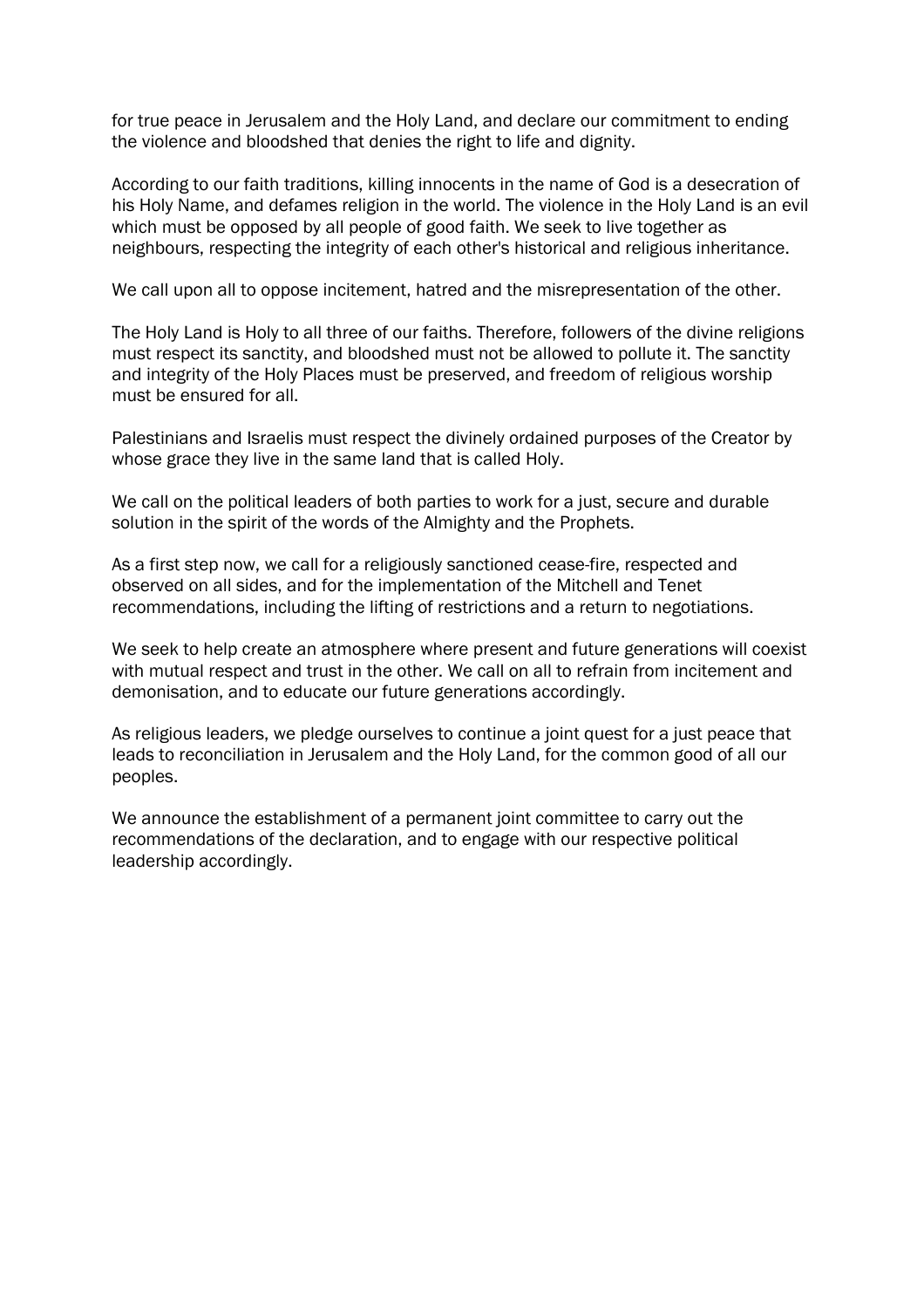### 29. Methodist Council (3) **B. THE HOLY LAND**

### Daily Record 8/16: Methodist Conference 2002:

The Conference, recognising that the variety of theologies of the Holy Land in the three Abrahamic faiths is a critical issue behind the conflict in Israel/Palestine, encourages the Connexional Team to enquire into work being done by ecumenical and inter-faith groups on this theme and to enable resources for discussion to be distributed in the Church as appropriate.

### **Summary**

A major dissonance between the parties to the conflict in the Holy Land exists in the importance given to theology when the question of the Land is considered. Theology plays a major part within Jewish perspectives and within some Christian perspectives. It does not, however, play such a large part within Muslim perspectives. For many Muslims, the question of the Land is not theological but political, in spite of the importance of Jerusalem within Muslim religious narrative. This partly explains the lack of Muslim input in the material surveyed below.

### Ecumenical Christian Groups

The World Council of Churches (WCC) has hosted two Jewish-Christian-Muslim colloquia on Jerusalem. The first of these was held in 1993. It was supported by the WCC, the General Secretariat of the Lutheran World Federation, the Holy See's Commission for Religious Relations with the Jews and the Pontifical Council for Interreligious Dialogue. The Final Communiqué of this was published in Current Dialogue 24 , June 1993: pp.10-12. The second was held in 1996 with the title, The Responsibility of Jews, Christians and Muslims for Peace in Jerusalem . See Current Dialogue 30 : pp. 1-17 for the Christian and Jewish contributions. The Muslim contribution was not ready for this issue of Current Dialogue and has not yet appeared. The Leuenberg Fellowship has produced a Report entitled The Church and Israel . The main focus of this is the relationship between Christians and Jews rather than the State of Israel.

Sharing One Hope? The Church of England and Christian –Jewish Relations was published by the Inter Faith Consultative Group of the Archbishop's Council in 2001. Chapter 5 is entitled "The State of Israel" (p. 14-16). This does little more than recognise that the State of Israel is a divisive issue for the Church because of different theological views concerning the Land.

Colin Chapman, an Anglican, had published a third edition of his 1983 publication, Whose Promised Land? (Lion Publishing, Oxford, 2002). This contains expanded biblical material and a new section on Appreciating the Issues Today". As a scholar well-read in Islamic Studies and with in-depth experience of the Middle East, Chapman provides one of the most useful resources from a Christian perspective.

### Jewish-Christian and Jewish Initiatives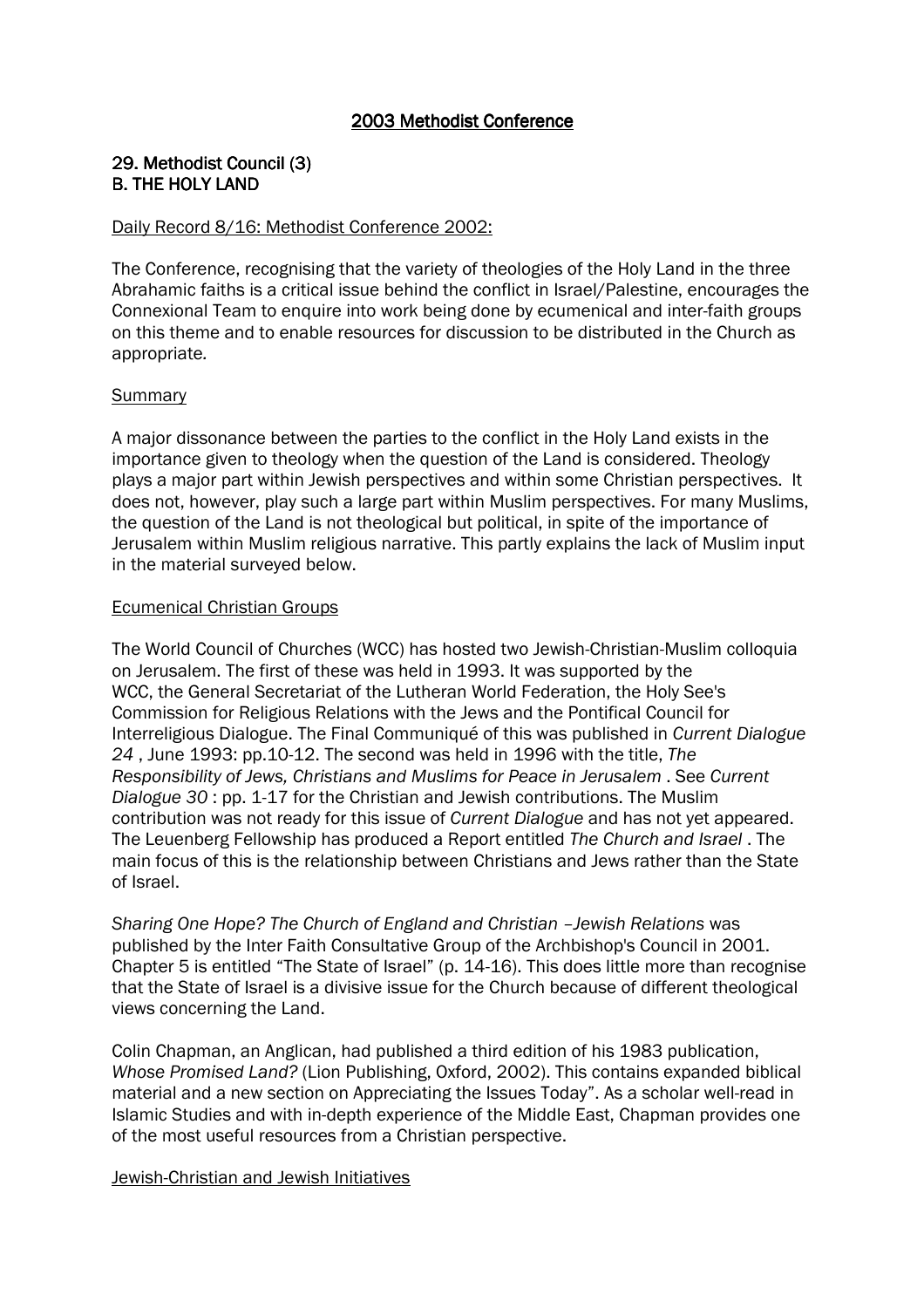The Centre for Jewish-Christian Relationships in Cambridge offers a course entitled "Land of Promise", led by Dr George Wilkes, within its MA. This includes Jewish, Christian and Muslim perspectives on the Land of Israel/Palestine. The bibliography for three sessions is available below. The lack of material from Muslim sources is noticeable.

The Council of Christians and Jews has not done detailed work on the issue of the Land of Israel/Palestine. Within the present crisis, however, it is working with organisations in Israel that bring together Jews and Muslims as joint 'owners' of the Land, for example the Galilee Bus Project (to buy a bus that will become a multicultural educational programming unit) and Merchavim, an NGO that runs educational programmes with shared citizenship approach. Its staff, however, particularly Rabbi Jonathon Gorsky, are equipped to help Jews and Christians think through issues connected with the theology of the Land.

The International Council of Christians and Jews offer a variety of study resources, but none of the current resources advertised on their website relate particularly to the holy 'Land'. See www.jcrelations.net

Dabru Emet , published in 2001, was "A Jewish Statement on Christians and Christianity", from the National Jewish Scholars Project (USA). It contains eight brief statements about how Jews and Christians may relate to one another. One of these is: "Christians can respect the claim of the Jewish people upon the land of Israel". This statement has cause difficulty for some Christians.

#### Inter Faith Initiatives

The International Interfaith Centre in Oxford (IIC) has long-established contact with several grassroots organisations in Israel/Palestine that are working towards practical reconciliation and understanding concerning the Land. Among these are: Neve Shalom (a village in Israel established jointly by Jews and Palestinians; the Tantur Institute; and the Interfaith Encounter Association, Jerusalem. The emphasis of these organisations and the IIC is on conflict transformation through encounter, and the building of understanding and trust between communities. This would be the emphasis of a number of other international inter faith organisations such as: The World Conference on Religion and Peace and A Council for a Parliament of the World's Religions.

#### Initiatives in Israel/Palestine

Organisations such as the Israel Interfaith Association and the Inter-religious Coordination Council in Israel emphasise reconciliation and co-existence through developing mutual understanding. The issue of the Land, even the theology of the Land, is seen to be political and therefore avoided.

St George's College, Jerusalem (PO Box 1248, Jerusalem 910000) has developed a course entitled Abraham, Yesterday and Today , which focuses on Judaism, Christianity and Islam in the Holy Land. This includes material on theologies of the Land.

The Sabeel Liberation Theology Centre concentrates on working for a just peace for Israel and Palestine. It tends to see the issue of Land as a political one and therefore concentrates on political processes, using the insights of liberation theology.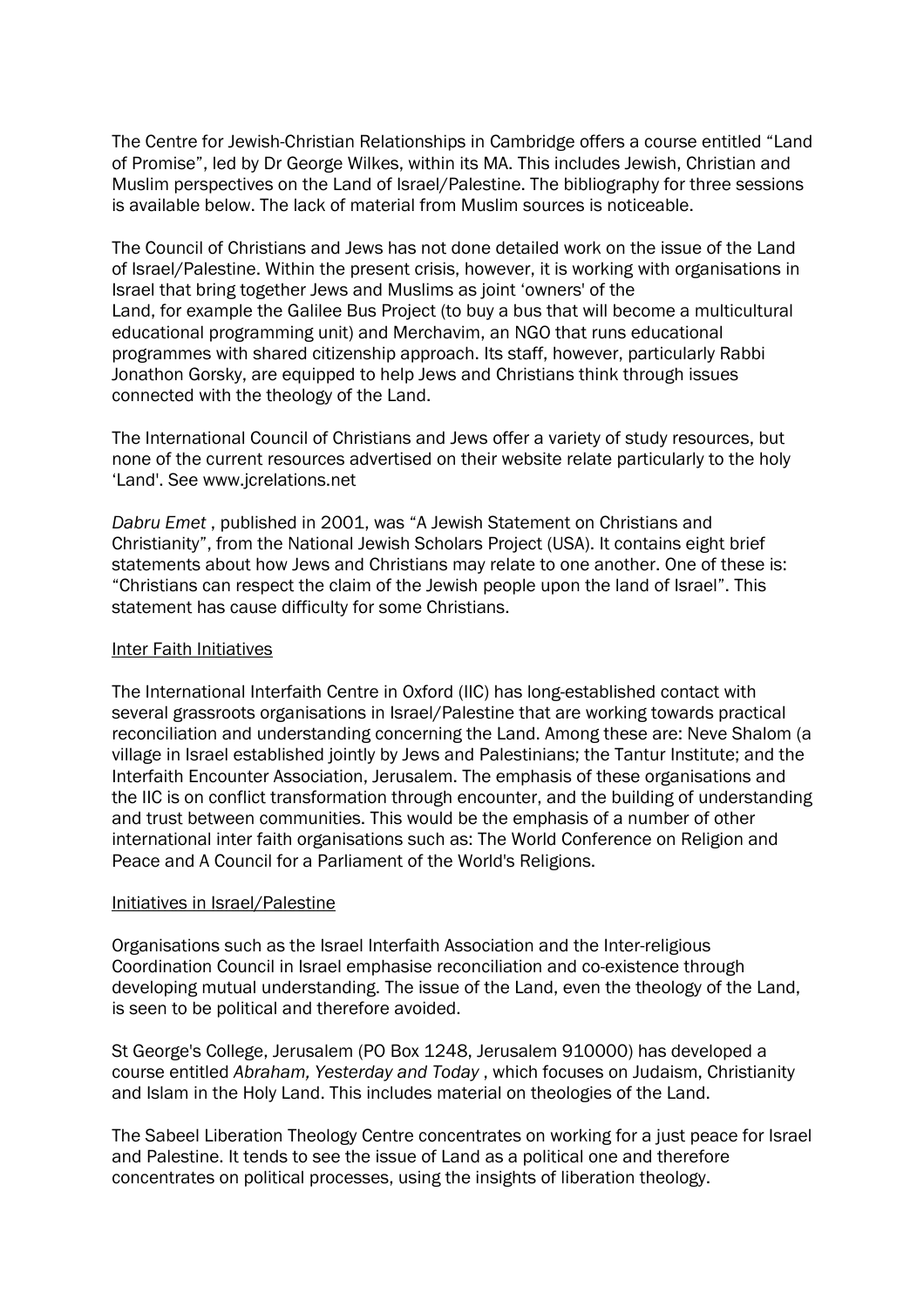The Middle East Council of Churches places emphasis on co-existence and cooperation with other faiths. Its current website advertises no specific material on theologies of the Land, but its journals could be searched for such material.

\*\*\*RESOLUTION

29/2. The Conference receives the Report.

# Notice of Motion 43: The Holy Land [See preceding report]

Conference receives the report as an initial response to Daily Record 8/16 of Conference 2002.

In the light of all that has happened in the Middle East in the last year, Conference directs the Methodist Council in consultation with the Faith and Order Committee and the Inter-Faith Relations Committee to do further work to identify a greater diversity of theologies and resources which are easily accessible and available for local churches. Conference directs that a further report be brought to the Conference of 2004 which includes proposals on how resources for discussion (and information about them) are to be distributed in the Church, such as the Connexional Link Mailing.

The Conference adopted the motion.

### Notice of Motion 44: Palestinians in West Bank and Gaza

In view of the desperate humanitarian plight of Palestinians living in the occupied territories of the West Bank and Gaza, the Conference:

- Urges all Methodist people to support urgent medical and food relief (especially through agencies such as The Biblelands Society and Christian Aid; and
- Expressing its great dismay at the destruction wrought on the Palestinian economy, urges the Department for International Development and the European Union to contribute further to the economic reconstruction of Palestine, in the knowledge that the Methodist people are also giving direct support.

The Conference adopted the motion.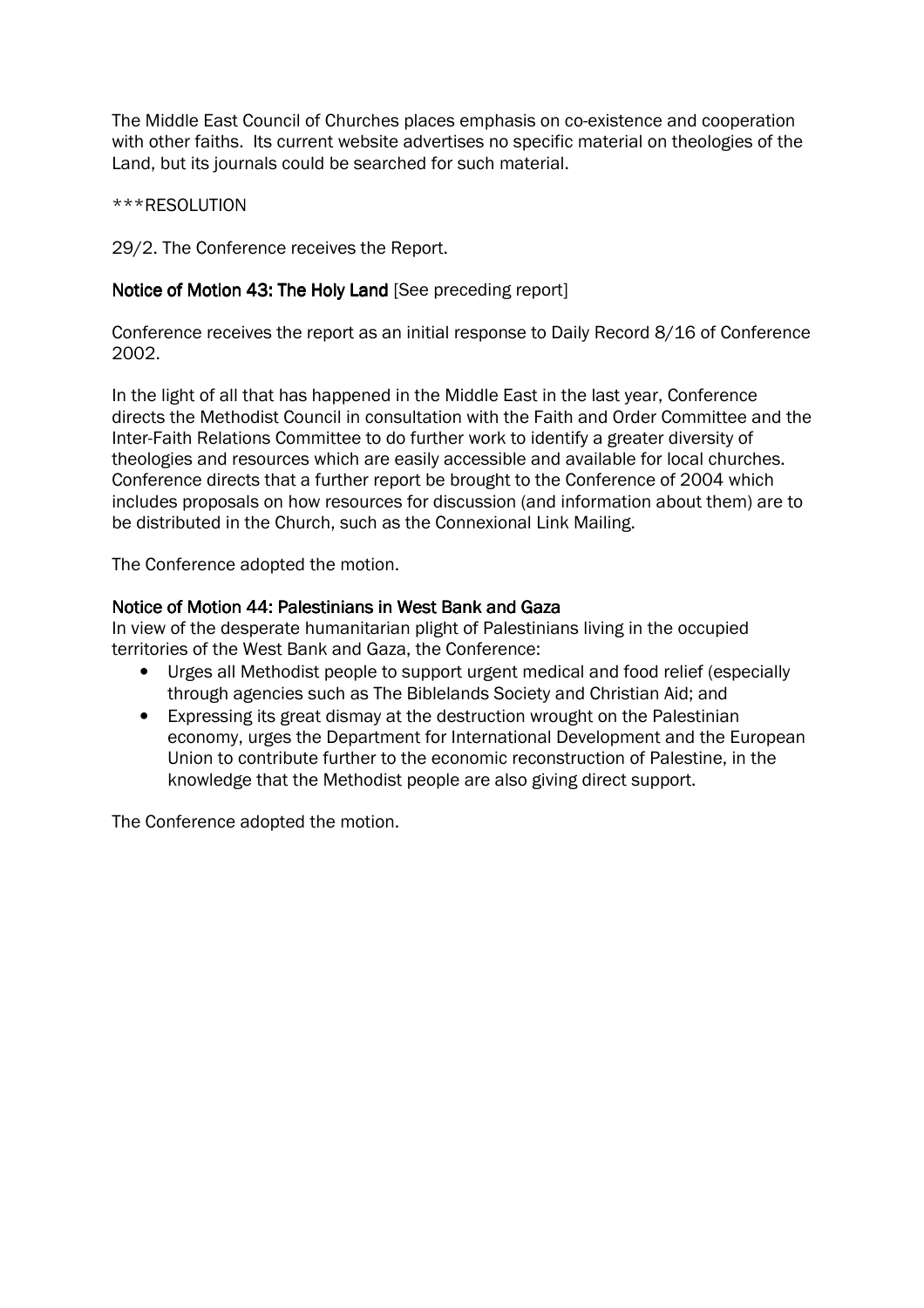# 44. The Holy Land

The Conference in 2003 adopted the following resolution:

29/2. The Conference receives the Report as an initial response to Daily Record  $8/16$  of Conference 2002.

In the light of all that has happened in the Middle East in the last year, Conference directs the Methodist Council in consultation with the Faith and Order Committee and the Inter-Faith Relations Committee to do further work to identify a greater diversity of theologies and resources which are easily accessible and available for local churches. Conference directs that a further report be brought to the Conference of 2004 which includes proposals on how resources for discussion (and information about them) are to be distributed in the Church, such as the Connexional Link Mailing.

### Report to Conference of 2004

A working group of people with specialist knowledge and/or a declared interest in Israel/Palestine was brought together for the first time in March 2004.

The remit for the group is:

- To develop an awareness of currently available theological resources
- To reflect upon the quality and content of such resources in the context of the developing political situation in Israel/Palestine
- To identify gaps in the type and scope of resources that are available
- To investigate ways of developing resources to meet unmet need
- To suggest methods of making such resources available to local churches
- To report to the Conference in 2005

In 2003 the World Church Office initiated a partnership with the Ecumenical Accompaniment Programme for Palestine and Israel (EAPPI) and will provide a financial contribution over three years. Volunteer Ecumenical Accompaniers support Palestinians and Israelis in their non-violent actions and concerted advocacy efforts to end the occupation. The programme operates under the auspices of the World Council of Churches and is supported by Churches Together in Britain and Ireland.

### \*\*\*RESOLUTIONS

44/1. The Conference notes the establishment of the Israel/Palestine Working Group and directs that a further report be brought to the 2005 Conference. 44/2. The Conference affirms the partnership of the World Church Office and the Ecumenical Accompaniment Programme for Israel and Palestine.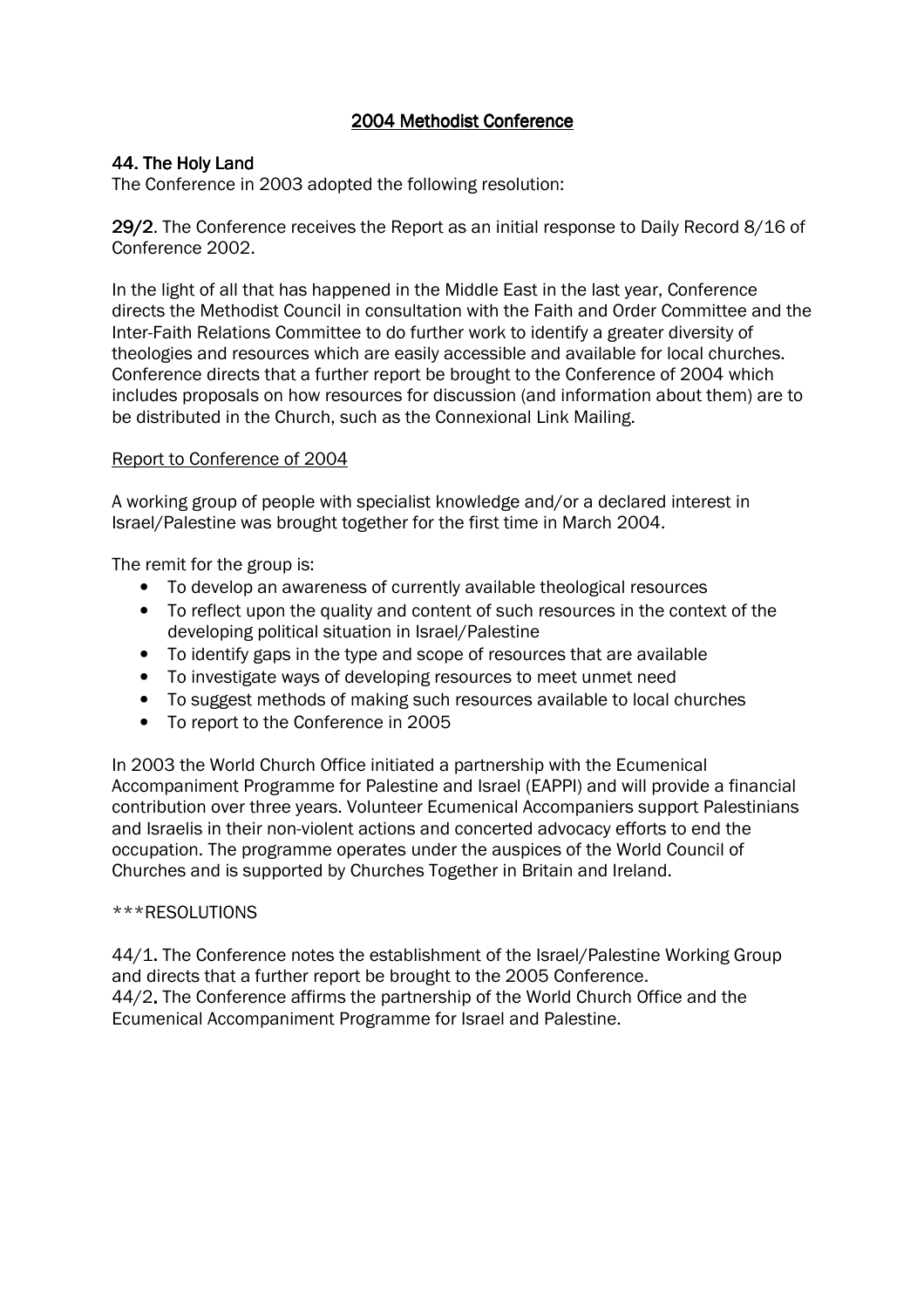### 26. The Holy Land

In 2003, by Notice of Motion 43, the Conference asked for a greater diversity of resources on the Holy Land to be made available.

Part of the response to the Notice of Motion was the drawing together of The Holy Land Reference Group. The Group has sought a balanced membership in order to offer a variety of perspectives. Current members are:

The Revd Alan Ashton The Revd Nichola G Jones The Revd Hazel M Forecast The Revd Peter G Sulston Dr Elizabeth Harris Ms Christine Elliot Mr Steve Hucklesby Anthea Cox

The Group membership will vary depending on changing circumstances and work programmes, and is keen to hear from others interested in Israel/Palestine. Contact plsj@methodsitchurch.org.uk.

The Group meets periodically, and will:

- Gather together from across the Connexion accounts of Methodist links with partners in Israel and Palestine and make this available via the Methodist website;
- Explore the possibility of commissioning bible study material (identified as a gap in current resources);
- Continue to participate in and learn from inter-faith dialogue regarding Israel/Palestine.

The Holy Land Reference Group has given consideration to the resources already available and attempted to identify where there are gaps in such information. The Reference Group believes that any work to provide new resources should be undertaken ecumenically and is mindful of the Priorities for the Methodist Church.

The Reference Group will continue to develop a web-based guide to available resources.

The initial work of the Reference Group has led the Group to an understanding that the theological and political issues around Israel/Palestine should be a component in the training programmes of the Methodist Church.

The Ecumenical Accompaniment Programme for Palestine and Israel (EAPPI) received further grant support in 2005-06 from the Fund for World Mission.

The Revd Brian Shackleton, Pickering Circuit, served as an Ecumenical Accompanier for three months from December 2004. He was present during the elections for the President of the Palestinian Authority. He is available to speak to District gatherings and Synods. The experiences of Ecumenical Accompaniers will be communicated through Methodist media.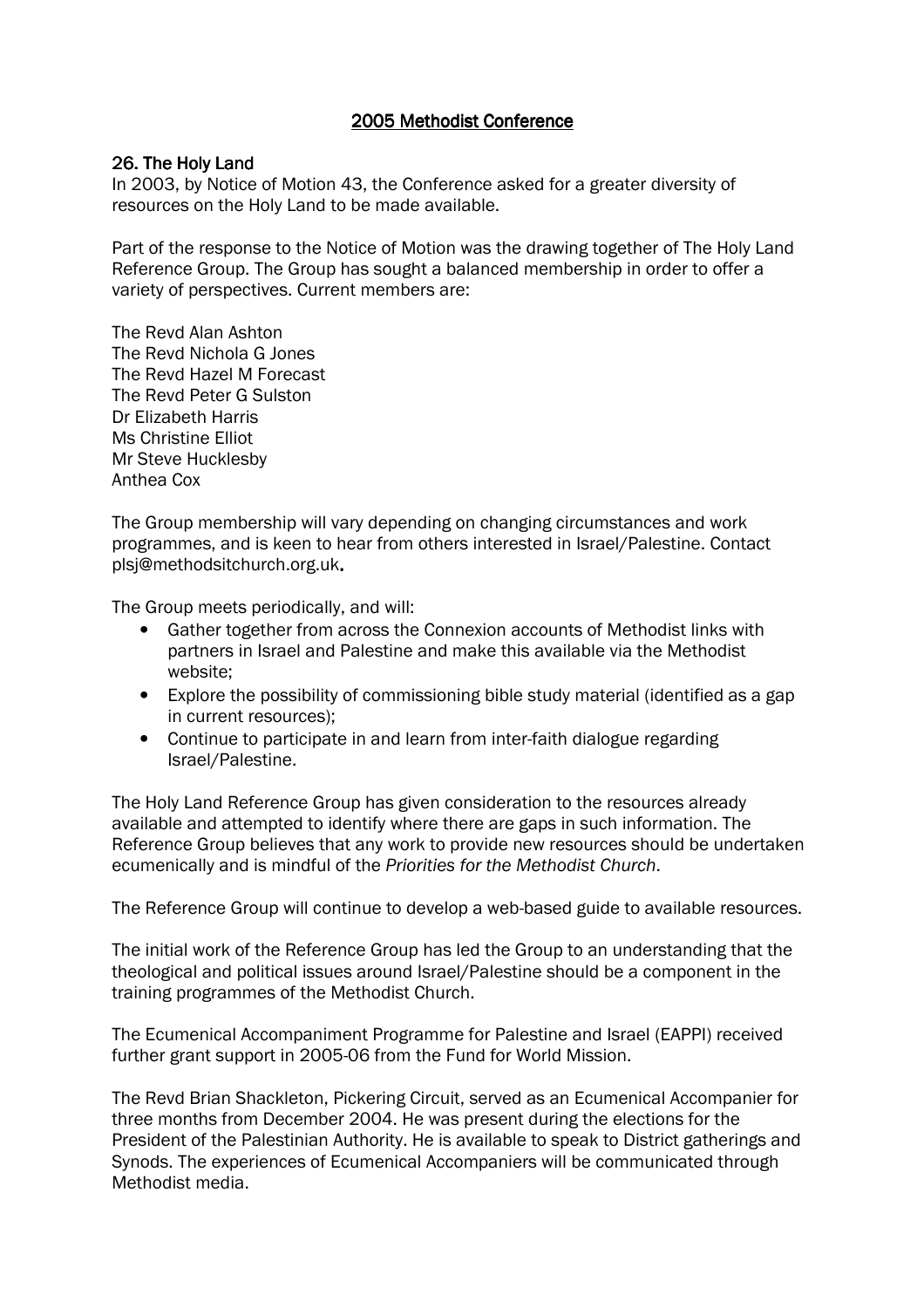The Connexional Team have liaised with Christian Aid in the production of One Land, Many Voices. This Report contrasts the perspectives of replacement theology, Christian Zionism and liberation theology.

Anthea Cox, Co-ordinating Secretary for Public Life and Social Justice, was part of an ecumenical delegation led by Christian Aid to Israel/Palestine in March 2005.

The Connexional Team will continue to work with ecumenical partners through the CTBI Middle East Forum and in other ways to devise appropriate responses to a dynamic situation.

\*\*\*RESOLUTION

26/1. The Conference receives the Report.

### Memorial 28 - Use of Funds in Relation to Conflict in Israel and Palestine

The York and Hull Synod (R) (Present: 188. Voting: 187 in favour, 0 against) wishes to take up the call of the World Council of Churches to encourage genuine efforts for peace and justice between the Israelis and Palestinians based upon International Law. The Synod notes the statement of the Central Committee of the World Council of Churches (WCC), made in February 2005, to all its member Churches "with investment funds, that they have an opportunity to use these funds responsibly in support of peaceful solutions". It further notes the WCC endorsement of the action of the Presbyterian Church of the USA, to divest from any multinational corporations involved in the occupation of the West Bank and Gaza Strip. It further notes the call of the "Israeli Committee Against House Demolitions" for such divestment to take place. The Synod therefore calls on the Conference, as a member of the WCC and as part of its commitment to ethical investment, to undertake a review of all investments under its control, with a view to divesting from any corporations or activities which support the illegal occupation of the West Bank and Gaza Strip. It further calls on the Conference to publicise this stance through appropriate channels.

#### Background statement provided by the York and Hull Synod:

Despite recent hopes for peace, the Israeli Government is continuing certain illegal activities in the Occupied Territories, which are unhelpful to an equitable negotiated settlement. Despite the ruling of the International Court of Justice in July 2004, on the illegality of the Wall/Barrier it is building in the West Bank, it continues to build the said Wall, causing great suffering to innocent Palestinians. Despite its offer to withdraw illegal settlers in Gaza, the Israeli Government has shown no willingness to dismantle its major settlements in the West Bank, the existence of which breaks the 4th Geneva Convention. Israel's recent announcement of its intention to build over 3000 new houses in the major settlement of Maale Adumim is a further illegal action, which is unhelpful to peace. This calls into question Israel's intention ever to withdraw fully from the West Bank, the occupation of which breaks UN Security Council Resolution 242. Reply of the 2005 Conference

The Conference notes the call of the York and Hull District for disinvestment from corporations or activities which support the illegal occupation of the West Bank and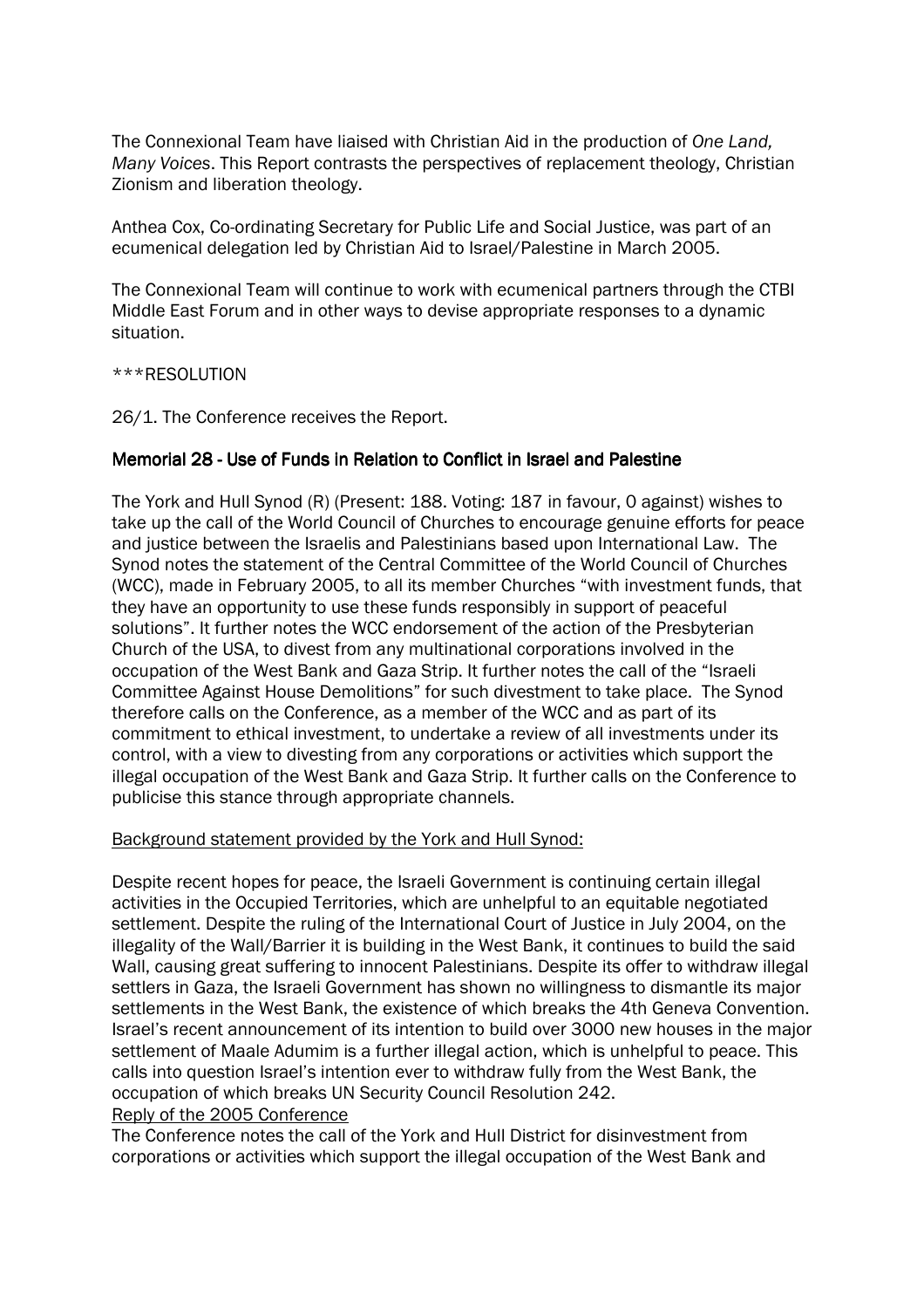Gaza Strip. The Conference is mindful of the adoption of the Notice of Motion in 2003 acknowledging the desperate plight of Palestinians living in the occupied territories. Responding to the adoption of the resolution of the Presbyterian Church USA General Assembly, the Committee on Mission Responsibility Through

Investment (MRTI) has published its strategy for phased selective disinvestment. MRTI will compile a listing of multinational corporations operating in Israel and Palestine based on the following criteria:

Multinational corporations that:

- provide products or services to or for use by the Israeli police or military to support and maintain the occupation.
- provide products, services, or technology of particular strategic importance to the support and maintenance of the occupation.
- have established facilities or operations on occupied land.
- provide products or services, including financial services, for the establishment, expansion or maintenance of Israeli settlements.
- provide products and services, including financial services, to Israeli or Palestinian organisations/groups that support or facilitate violent acts against innocent civilians.
- provide products or services, including financial services, that support or facilitate the construction of the Separation Barrier.

The Conference notes that the Presbyterian Church USA proposes progressive engagement with companies involving conversations that encourage "open and honest dialogue about the companies' involvement".

Further engagement strategies could also be employed over a period of time and MRTI would only consider recommending disinvestment to the General

Assembly if no positive results consistent with the General Assembly criteria and the MRTI classification process were attained.

The mission of the Central Finance Board of the Methodist Church of Great Britain (CFB) states an aim to construct investment portfolios that are consistent with the moral stance and teachings of the Christian faith. This has resulted in the investment decisions of the CFB being guided by biblical principles such as encouraging a concern for the vulnerable and oppressed.

It also seeks to provide a voice through which socially concerned investors can be heard and engages in constructive dialogue with company managements, challenging them to make social justice a growing influence in their decision-making process.

The Conference welcomes the challenges brought to its attention by the York and Hull District Synod but recognises the need to distinguish between strategies for blanket disinvestment, phased selected disinvestment and corporate engagement. The Conference therefore refers the Memorial to the Joint Advisory Committee for Ethical Investment (JACEI) to consider in conjunction with ecumenical partners, advise the CFB accordingly and report to the Conference in 2006. [Please see below for the reply of the 2006 Conference]

# 2006 Methodist Conference

# 4. Use of Funds in Relation to Conflict in Israel and Palestine (Memorial

28 2005) [Please refer to the Memorial and reply to the 2005 Conference above]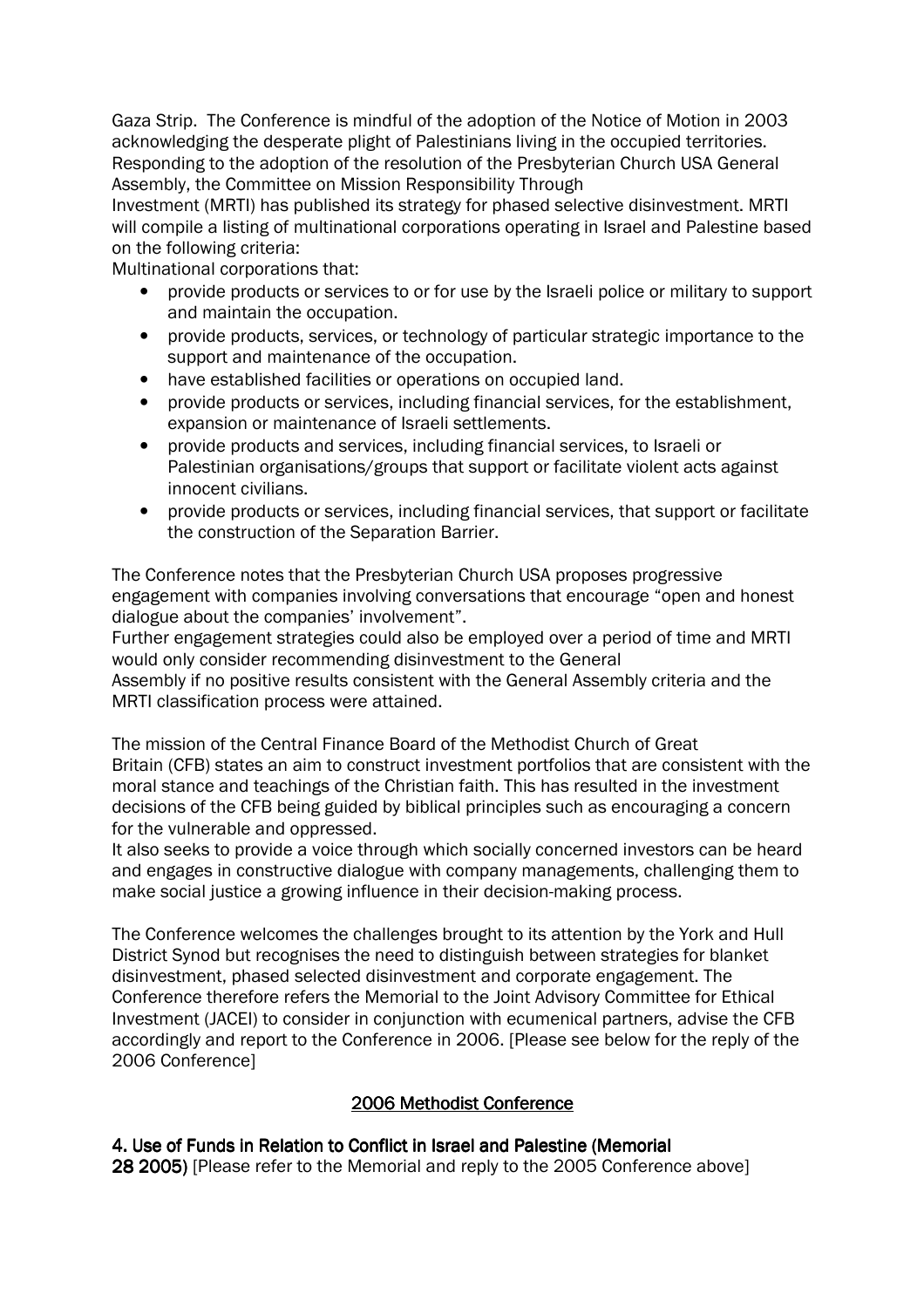# Report to the 2006 Conference

The Methodist Council has considered this Memorial further, and now recommends that the Conference adopts the following:

- 1) The Conference acknowledges the background statement accompanying M28 brought to the 2005 Conference by the York and Hull District. The Conference welcomes the Government of Israel's disengagement from settlements in Gaza in 2005 but expresses deep concerns over continued settlement and road development in the West Bank. This expansion continues in defiance of Security Council Resolution 242 and in contravention of the July 2004 International Court of Justice Advisory Opinion on the legality of such action. Continued settlement construction represents a significant impediment to the process of negotiating a peaceful resolution in Israel and Palestine and may additionally threaten the viability of a two state solution.
- 2) As a new administrations takes control of the Palestinian Authority and the people of Israel prepare for elections, the Conference:
	- a) calls on the Government of Israel to cease all further settlement and road expansion in the West Bank and to halt the construction of the security barrier that is dividing Palestinian communities, depriving people of agricultural land and denying Palestinians access to health care.
	- b) calls on all Palestinian groups to recognise the State of Israel and to seek peaceful means to bring to an end the occupation.
	- c) urges the Government of Israel and the Palestinian Authority to find ways to reduce tension and to persist in the search for a solution that guarantees the rights of all.
- 3) In line with Memorial 28 2005, the Methodist Council has invited a report from the Joint Advisory Committee on Ethics of Investment (JACEI) to:
	- a) determine the key concerns that would inform constructive engagement with companies;
	- b) establish how these concerns might best be taken forward with companies in which the Central Finance Board of the Methodist Church (CFB) has a shareholding;
	- c) identify the criteria that should guide the CFB in a progressive policy that begins with constructive engagement related to these key concerns but which could ultimately lead to selective disinvestment. Such criteria should also be applied to potential new investments.
- 4) The Methodist Conference acknowledges the role played by the Ecumenical Accompaniment Programme to Palestine and Israel and the links of many Methodist ministers and churches with Israeli and Palestinian groups. It encourages the Connexional Team to continue to liaise with Circuits and Districts and engage Jewish and Muslim groups and ecumenical partners on these issues.

### \*\*\*RESOLUTION

4/1. The Conference adopts the report as its further reply to Memorial 28 2005.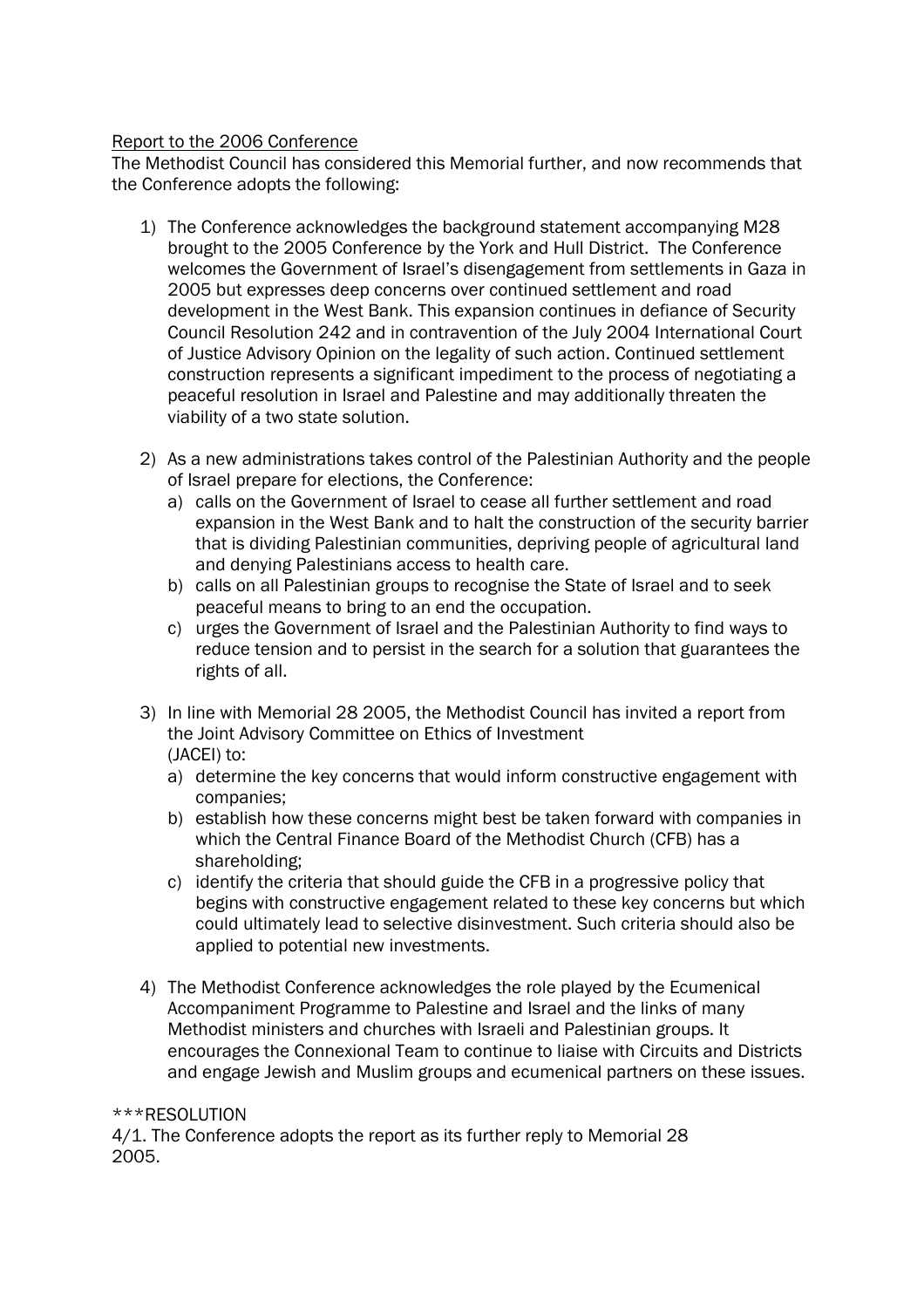### Notice of Motion 100 - Humanitarian Needs are Paramount

Current suspension of aid to Palestinians is deepening poverty levels – the UN predicts 74% of the population living on less than £1.10 a day in two years. Palestinian society is on the brink of collapse, with vital health and education services at risk. The 'Quartet' (United States, European Union,

Russia and United Nations) needs to act impartially: if conditions are to be applied, they should be done so to whichever party breaks agreed accords or international law. Without impartiality towards both communities, the ability of the EU and other Quartet powers to encourage a solution based on two meaningful and viable states will be compromised.

Israel unilaterally 'disengaged' from the Gaza Strip last August, but it continues to control the territory's borders, airspace and coastline. Hence the beach rocket attacks a couple of weeks ago. Palestinians in Gaza are suffering food shortages and 80% unemployment because of occupation and not natural disaster.

In view of these desperate situations and the plight of Palestinians living n the occupied West Bank and in Gaza, the Conference:

Urges the Methodist people, as a matter of extreme urgency, to support medical and food relieve through agencies such as Christian Aid, World Vision, The Biblelands Society, Methodist Relief & Development Fund.

Calls on the Government of Israel, in line with its obligations under the Oslo Accords and Paris Protocol, to immediately transfer Palestinian tax revenues (up to US\$60million a month) to the Palestinian Authority in order that staff in hospitals, schools and other institutions (not paid for the past 3 to 4 months) can be paid and so relieve the intense pressure many people are under.

Requests that the UK Government gives a clear statement that only negotiations based on UN resolutions and international law, not unilateral moves by Israel, can bring lasting peace to both Israelis and Palestinians.

Suggests that the in praying for the Holy Land we should ask God that - "HOPE will take place of despair. JUSTICE will prevail over oppression. PEACE will turn strife into love."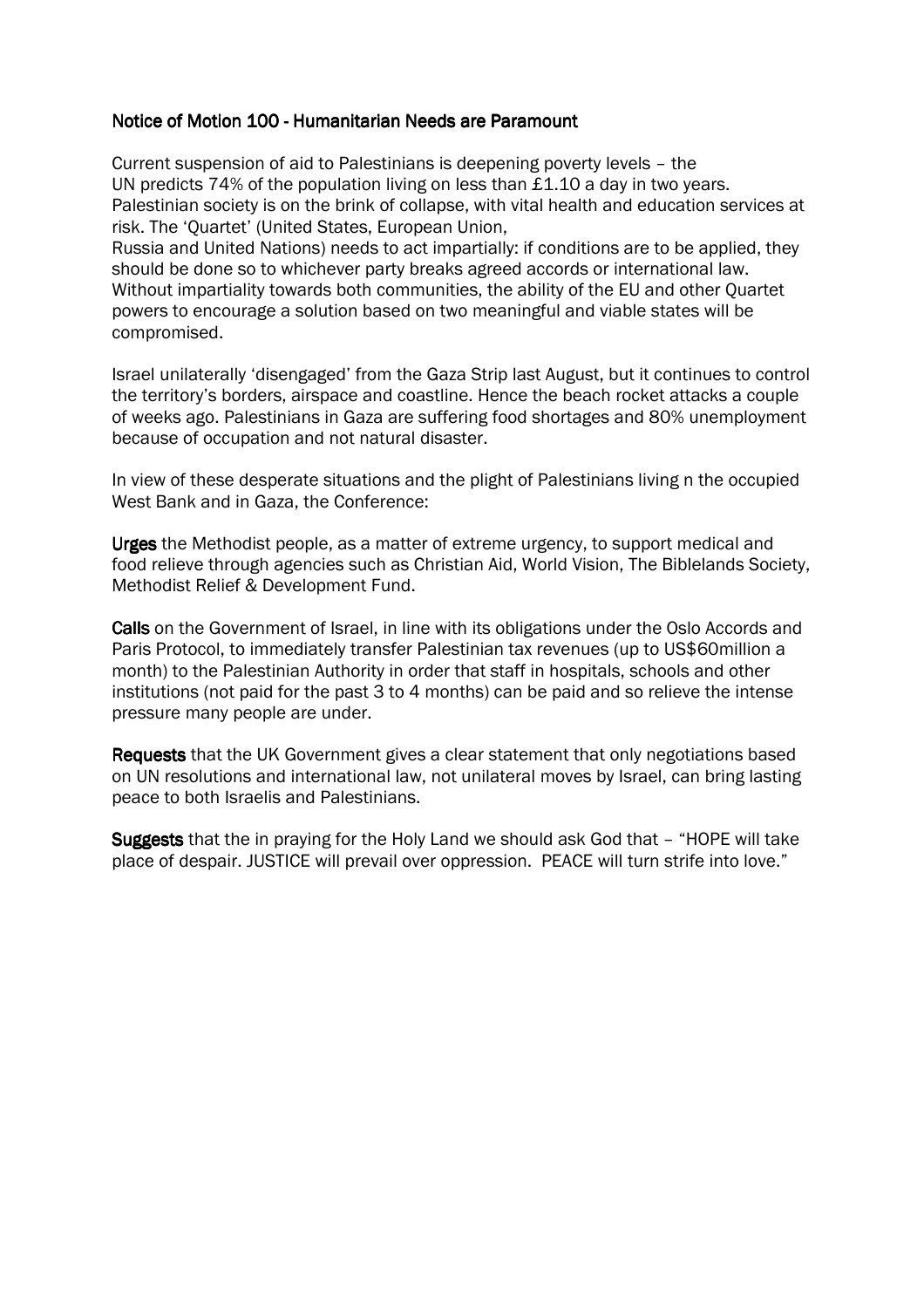Notice of Motion 4 - Humanitarian needs remain paramount

Recalling Notice of Motion 100, passed in 2006, Conference restates its concern at the increasingly desperate humanitarian situation facing the Palestinian people. A recent UN Report says that over 80% of the population of Gaza and 56% of the people of the West Bank live below the official poverty line of US\$2.10 per day. It states that two thirds of all Palestinian households "are dependent on food aid and are unable to provide for their basic needs". A recent World Bank Report states that the current economic crisis facing the Palestinians is due to Israeli restrictions on movement and access – many of which cannot be explained as due to Israeli security needs. Furthermore, the UN states, Israel continues to build the Separation Wall, settlements and roads for its own citizens, whilst demolishing Palestinian homes and infrastructure, all in defiance of the 4th Geneva Convention and other International legal statutes.

Mindful of Resolutions that Conference has adopted in recent years expressing concern at the plight of Palestinians living under Occupation, noting the deteriorating humanitarian crisis faced by the Palestinian people in both the Gaza Strip and the West Bank and recognising the legitimate security fears of both Israelis and Palestinians, the Conference:

- Rejoices at the recent safe release of Alan Johnston and welcomes the part played in securing his release by the Hamas movement.
- Calls for an end to violence by all sides and for explicit acceptance by both Hamas and the Government of Israel of the right to peace, security and prosperity for all Israelis and Palestinians.
- Calls on the Government of Israel to remove all those restrictions it has placed on the Palestinian economy which are against International law and accept the need for the Palestinian Authority to spend the tax revenues that Israel collects on its behalf under the Paris Protocol, throughout the Palestinian Territories, including the Gaza Strip.
- Calls on the UK Government and other members of the Quartet (United States, European Union, Russia and the United Nations) to act impartiall to ensure that International Law is upheld by both sides and specifically to ensure that the 4th Geneva Convention, which governs how an Occupying power should behave towards an occupied people, is enforced.
- Urges the UK Government, as a matter of urgency, to work with the Palestinian Authority to ensure that the humanitarian needs of the Palestinian people, including those in the Gaza Strip, are alleviated and their economy developed.
- Urges the Methodist people, to continue their support of medical and food relief through agencies such as Christian Aid, World Vision, The Biblelands Society, Methodist Relief and Development Fund and Medical Aid for Palestinians.
- Encourages the Methodist people to express their ongoing concern for peace and justice both by visiting the Occupied Territories and by joining with groups, such as those of the "Enough" coalition, who are campaigning for an end to the Occupation.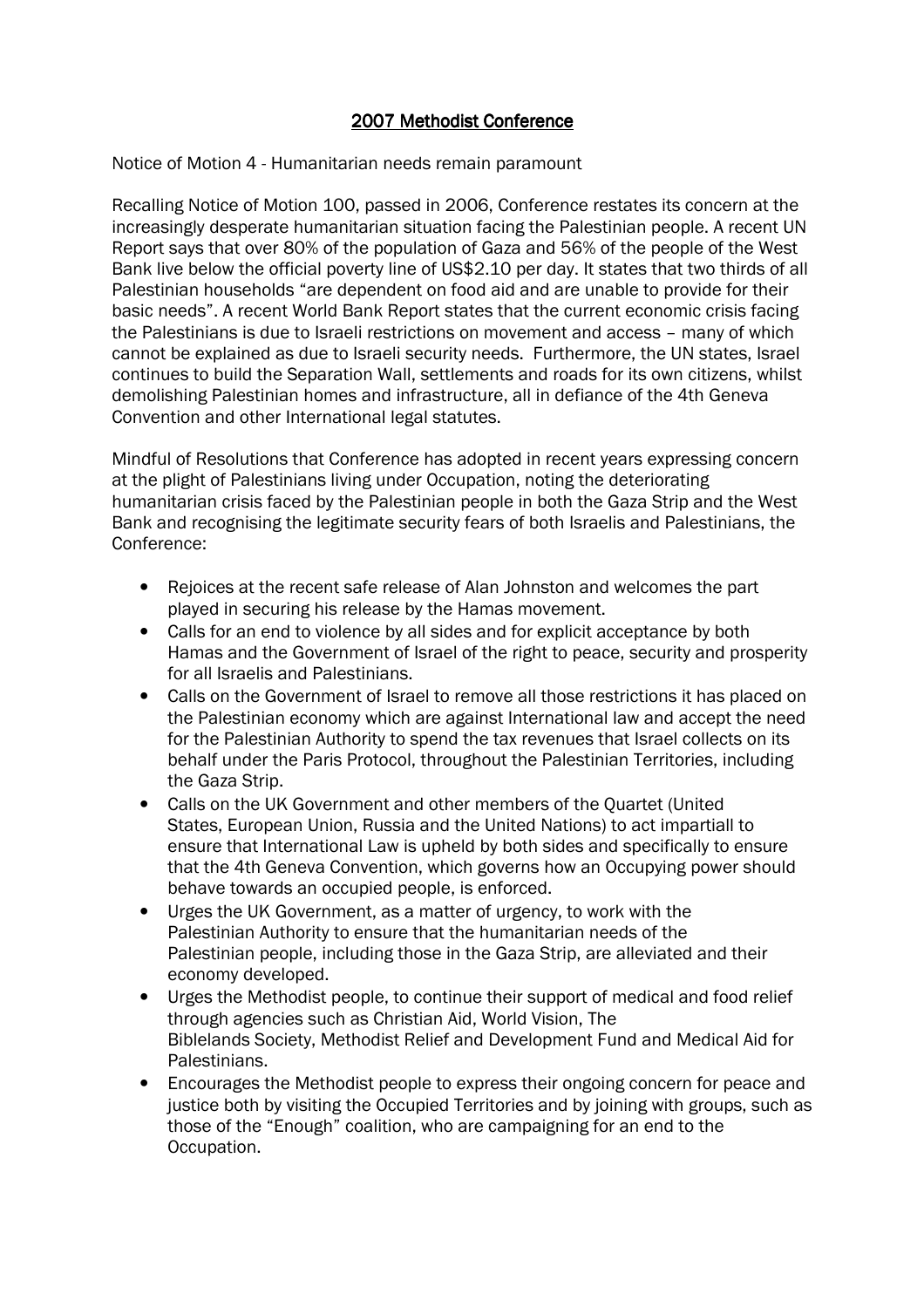May we be part of the answer to our prayers that hope would take the place of despair and that justice would prevail over oppression, for all the peoples of the Holy Land.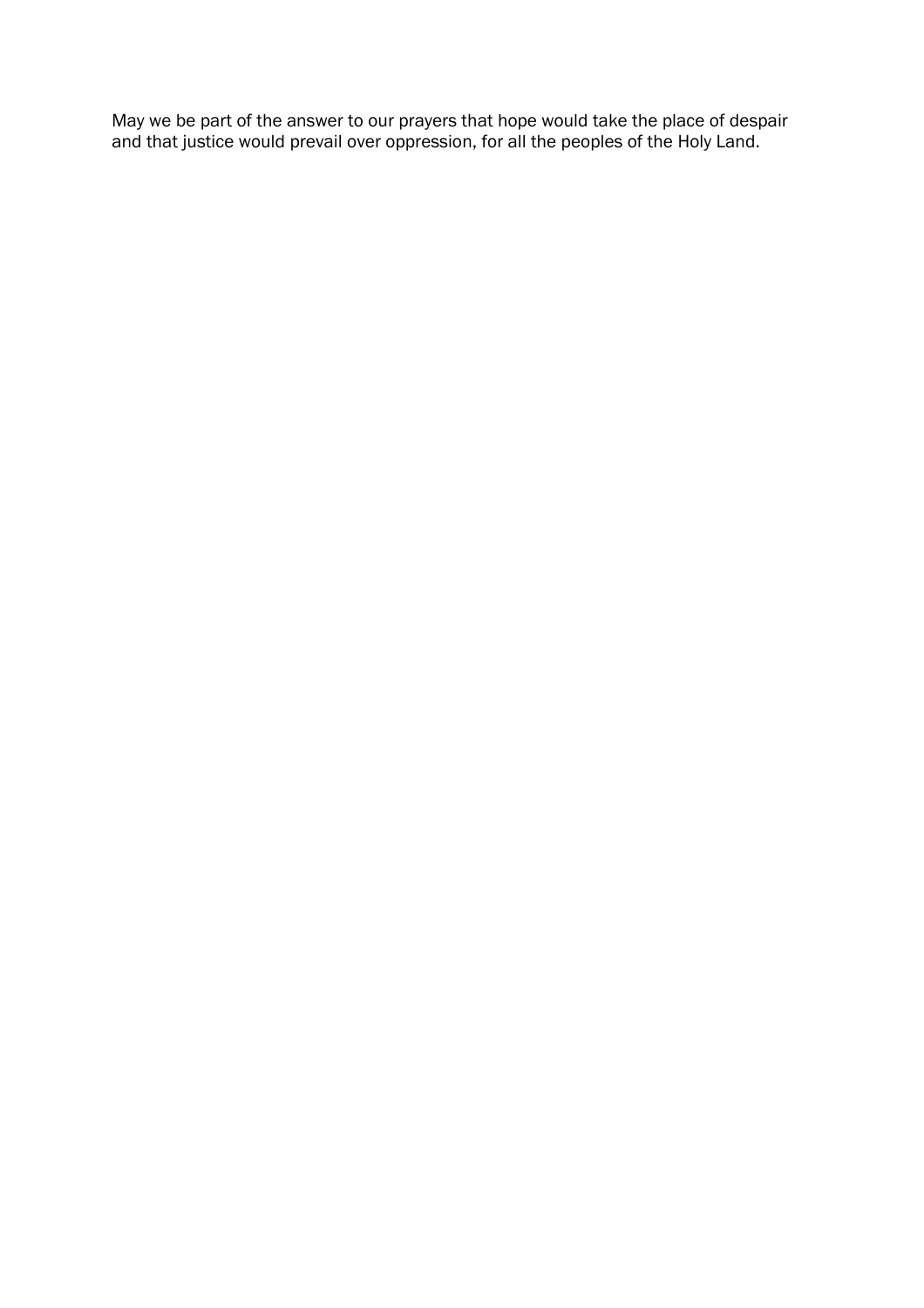Notice of Motion 5 – Situation in Gaza

Conference restates its deep concern over the desperate levels of poverty being experienced within Palestinian society, particularly regarding the Gaza Strip and the blockade that Israel has imposed. A recent report co-sponsored by 8 development and human rights agencies, including Christian Aid, Save the Children and Amnesty International, described the situation in Gaza as a "humanitarian implosion". It states that "80% of families in Gaza currently rely on humanitarian aid compared to 63% in 2006". It furthermore reports that the blockade "is destroying public service infrastructure in Gaza" and is resulting in hospitals experiencing power cuts lasting 8-12 hours a day.

Consistent with resolutions that Conference has adopted in recent years such as Notice of Motion 100 in 2006 and Notice of Motion 4 in 2007, expressing concern at the plight of Palestinians living under occupation and recognising that both Israelis and Palestinians should be able to live in peace and security, the Conference:

- a) Expresses both its encouragement that the Israeli Government and Hamas, under the mediation of Egypt, were recently able to agree a ceasefire and its hope that it will continue.
- b) Calls for a process of peacemaking that eschews violent conflict and warmly commends the "Ecumenical Accompaniment Programme in Palestine and Israel" run by the World Council of Churches.
- c) Joins with Christian Aid, Save the Children, Amnesty and the other sponsors of the above report in calling on Israel to end its blockade of Gaza and to ask the UK and EU "to exert greater pressure on the Government of Israel to open its crossings in Gaza".
- d) Calls on Methodists to write to their MPs and MEPs to demand urgent action to alleviate the humanitarian crisis facing the people of Gaza and to pray for peace and justice for all God's people in the Holy Land.
- e) Urges the President and Vice-President to bring this urgent concern to the Prime Minister and Foreign Secretary.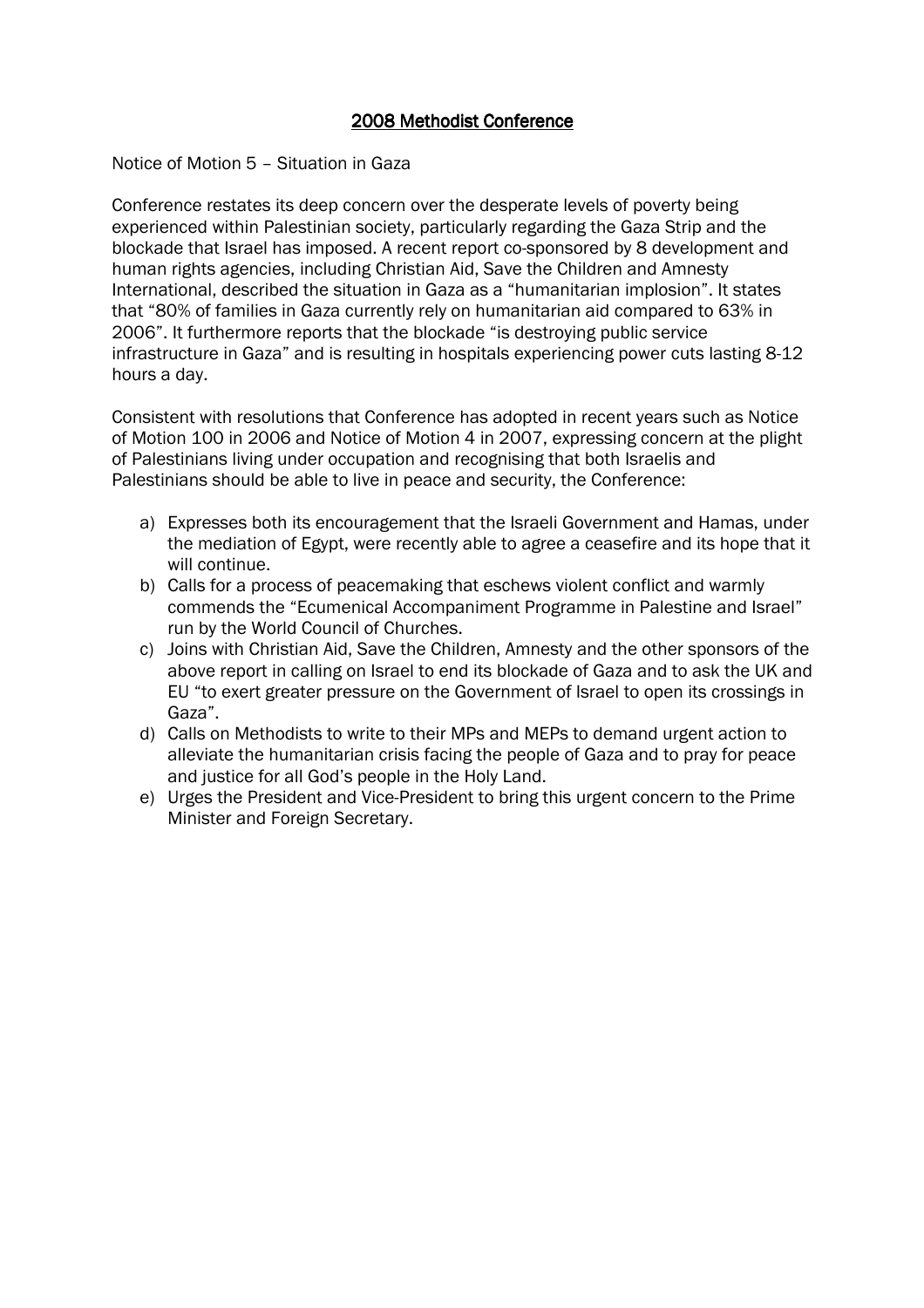Notice of Motion 226 – Israel/Palestine Working Group

Bearing in mind the events of the last 8 months, including the Gaza War and Israeli incursions; the deteriorating conditions of occupation under which Palestinians are forced to live and their request for Christians in the West to visit them and to speak out on their behalf, Conference resolves:

- i) as a matter of urgency to establish a Methodist working group facilitated by the Joint Public Issues Team (JPIT), to bring to Conference 2010, a statement of the Methodist Church's position on Israel/Palestine, taking into account past resolutions of Conference and international law;
- ii) that the Proposer, The Revd Nichola G Jones, and Seconder, Dr Stephen Leah, be part of the working group.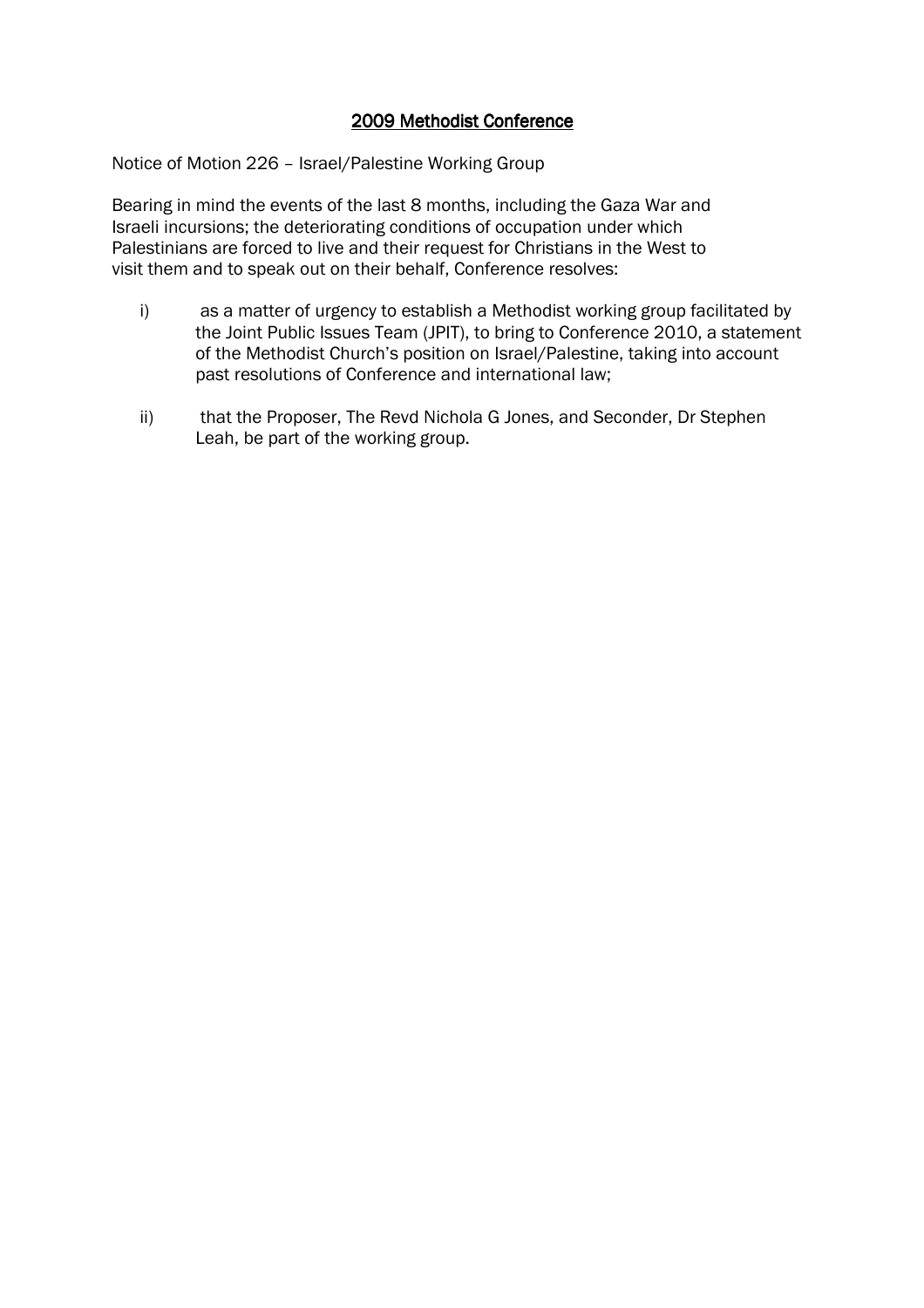# 2010 Methodist Conference 2010 Methodist Conference

# 14. Justice for Palestine and Israel

### Subject and Aims

The report outlines the Methodist Church's position on Israel/Palestine.

### **Main Points**

- 1. Occupation has made life intolerable for many.
- 2. Public awareness of what is actually happening in Israel/Palestine is largely lacking
- 3. A more robust theological analysis is required.
- 4. The report identifies ways in which individual members and the Connexion as a whole might take appropriate action. These are proposed in resolutions 5 to 11.

### 7. Conclusion and Recommendations

- 7.1In working towards a statement for the Methodist Church to make on the situation in Israel-Palestine, two things stand out from the work that we have undertaken:
	- a) that a greater understanding of the theology needs developing to inform responses to differing attitudes and actions to the Israeli/Palestinian conflict, in order that theological reflection and conversations may form the basis of the attitude of the Methodist Church and Methodist people;
	- b) that because of the complex nature of the situation and insufficiency of media reports a full awareness of what is actually happening in Israel/Palestine is largely lacking among many people.
- 7.2It is recognised that any statement by the Methodist Church will be somewhat lacking in strength and authority unless these issues are addressed. However we are charged with bringing a proposed statement to Conference and we believe that the previous occasions when Conference has considered issues relating to the situation between Israel and the Palestinian people gives enough background to make such a statement with confidence.
- 7.3Our recommendations come from the basis provided by previous Conference decisions and a recognition that the situation in Israel/Palestine has deteriorated and that the suffering of the Palestinian people has become worse. In addition, we have been mindful of relevant statements by our partners in the World Council of Churches as well as recent statements by Palestinian Christians, including the Kairos report.
- 7.4That, wherever possible, the work of the Methodist Church and Methodists on this issue should be done in partnership with Christians of all denominations, with interfaith groups and with the Jewish and Muslim communities: -
- 7.4.1 that the Methodist Church should affirm the following:

In the belief that peace and reconciliation depend upon justice, fairness and mercy, the Methodist Church has consistently expressed its concern over the illegal Occupation of Palestinian lands by the State of Israel. That Occupation continues not only compounds the state's illegal and immoral action but also makes any accommodation with the Palestinian people and future peace in the region much less possible. The importance of the Israeli-Palestinian conflict in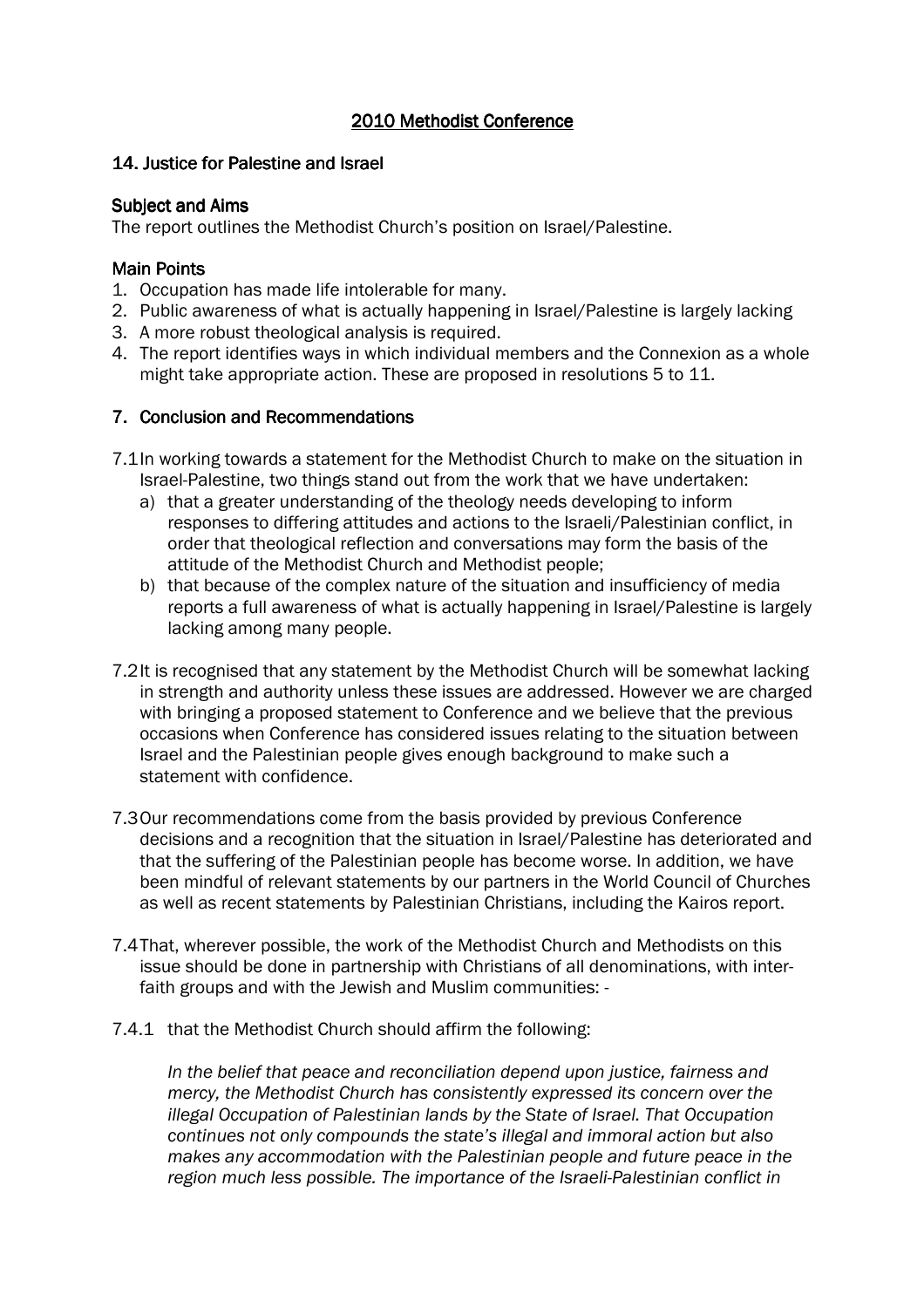affecting the peace of the whole Middle East, not to say the peace of the world would indicate the responsibility of other nations not to exacerbate the situation by supplying arms to any party. The Goldstone report into the recent conflict in Gaza indicates the seriousness of actions taken by both sides and requires urgent attention if there is to be any progress towards peace. The proposed visa restrictions which limit entry to Palestinian Authority areas damage Israel's reputation abroad and the current "Citizenship and Entry into Israel" law restricting the residential rights of married couples will lead to separation of such couples or the withdrawal of citizenship for one partner.

The Methodist Church, therefore:

- calls upon the government of Israel to end the Occupation and engage in discussion with Palestinian authorities with a view to withdrawal from settlements, which are illegal under international law, and from other occupied areas including East Jerusalem.
- reaffirms its opposition to the Separation Wall that divides families, deprives people of agricultural land and denies Palestinians access to health care and repeats the call of the Methodist Conference for the Separation Wall to be pulled down beginning with, as an urgent first step, the very extensive portions located in occupied Palestinian territory, including in and around East Jerusalem.
- repeats its call for the lifting of the blockade of Gaza which, as highlighted by the UN and aid agencies, is causing great suffering.
- calls for a full arms embargo against all sides in the conflict.
- expresses its objection to the proposed visa regulations limiting entry into Palestinian Authority areas
- expresses its objection to the current laws restricting residential rights for Palestinians and calls upon the government of Israel to rescind them.
- expresses its concern that the Goldstone report has been rejected by parties to the Gaza conflict and believes that the recommendations of the report should be implemented in full.
- calls for Muslims, Christians and Jews, wherever they may live within Israel/Palestine, to be able to freely travel to and peacefully worship at their holy sites.
- reiterates its deep concern that the rights of Palestinian refugees should be upheld.

In a complex and ever developing situation, it is important that opinion should be adequately informed. Therefore, the Conference calls upon the Methodist people to keep up to date with information about the situation in Israel/Palestine, to reflect on the theology that is needed to form the basis of a proper Christian approach to the Israeli-Palestinian problem, and study what it means to be peacemakers in their own context.

In listening to Church Leaders and our fellow-Christians in Israel Palestine as well as leaders of Palestinian civil society we hear an increasing consensus calling for the imposition of boycott, divestment and sanctions as a major strategy of non-violent resistance to the Occupation. The Conference notes the call of the WCC in 2009 for an "international boycott of settlement produce and services"116 and calls on the Methodist people to support and engage with this boycott of Israeli goods emanating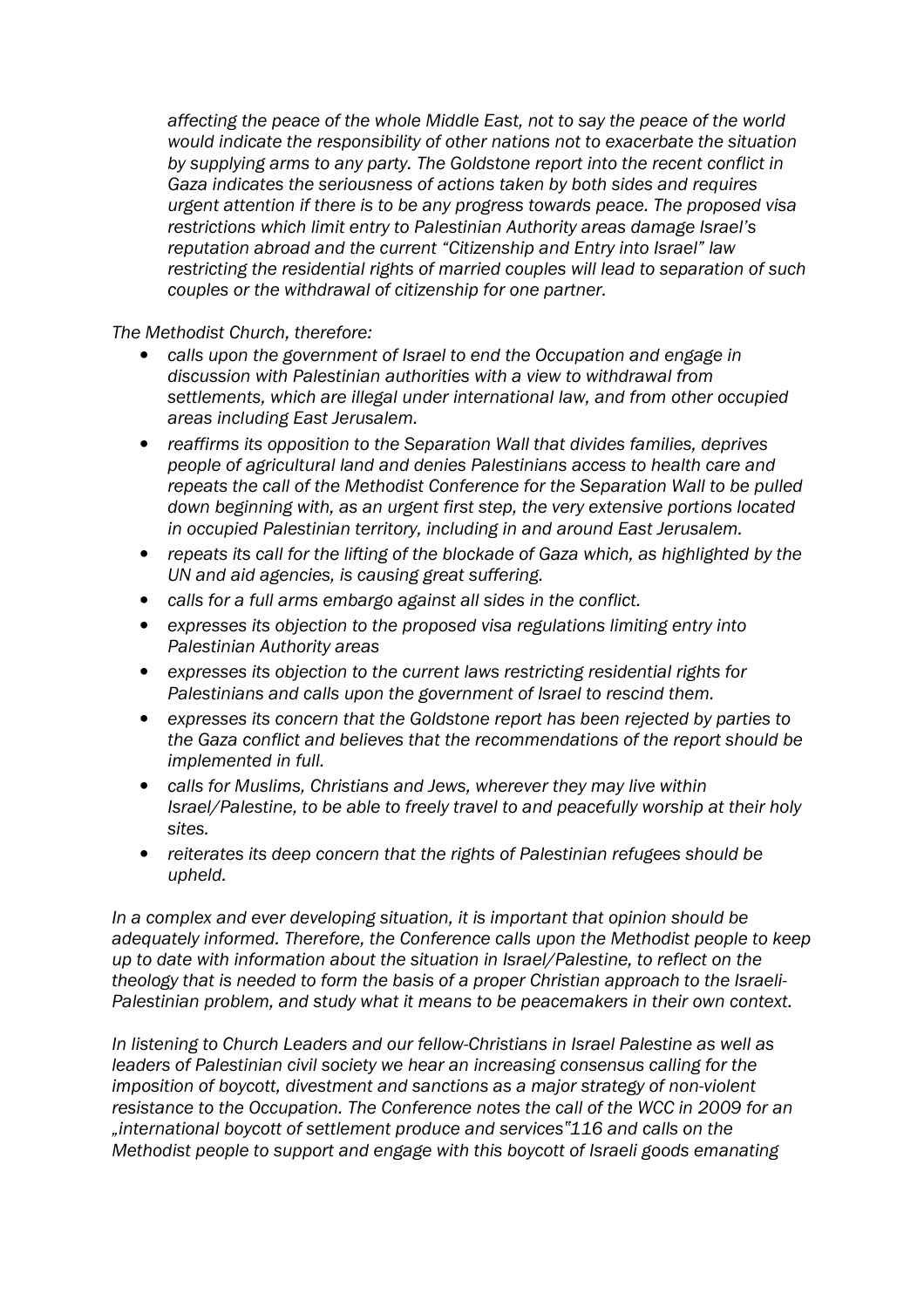from illegal settlements (some Methodists would advocate a total boycott of Israeli goods until the Occupation ends).

- 7.4.2 that the Faith and Order Committee engage, as soon as possible, with the theological issues, including Christian Zionism, needed to guide and support the approach of the Methodist Church to the Israeli/Palestinian situation in order to bring a report to Conference.
- 7.4.3 that, in the meantime, the Methodist people be encouraged to engage with such theological resources as are already available (listed in the Appendix) in order to reflect on the issues from a sound theological base and that such theological reflection should include the question of what it means for Christians to be peacemakers in their own situation within a broken world.
- 7.4.4 that the Methodist people be encouraged and enabled to support, by prayer, by visits to Palestinian Christians and churches, for example with those organisations that are listed in the Appendix and by whatever other practical means may be possible, our fellow Christians living in Israel/Palestine.
- 7.4.5 that Districts, Circuits and Churches be encouraged to use appropriate networks and organisations, such as those listed in the Appendix, to enable educational events to take place, so that Methodists can be informed of developments in the situation in Israel/Palestine, information can be shared at the local Circuit and Church level and appropriate action can be encouraged
- 7.4.6 that Districts, Circuits and Churches be encouraged to support the World Council of Churches week of prayer and action for a just peace in Israel/Palestine at the beginning of each June and also to endorse the Just Peace for Palestine initiative of the Amos Trust
- 7.4.7 that Methodists be encouraged to write to their MPs, MEPs and Government ministers to call for urgent help to be given to those who are suffering as a result of the Occupation. That the Methodist Council direct the Connexional Team to make appropriate representations to the UK Government and European Commission calling for action to bring an end to the Occupation and the siege of Gaza and for further Government pressure to be applied to allow a process of serious peacemaking to take place that eschews violent conflict.

### \*\*\*RESOLUTIONS

- 14/1. The Methodist Conference received the report Justice for Palestine and Israel.
- 14/2. The Methodist Conference adopted the Affirmation in 7.4.1 as its reply to NOM 226 (2009) "Israel/Palestine Working Group"
- 14/3. The Methodist Conference commended the report for reflection and action in Local Churches, Circuits and Districts.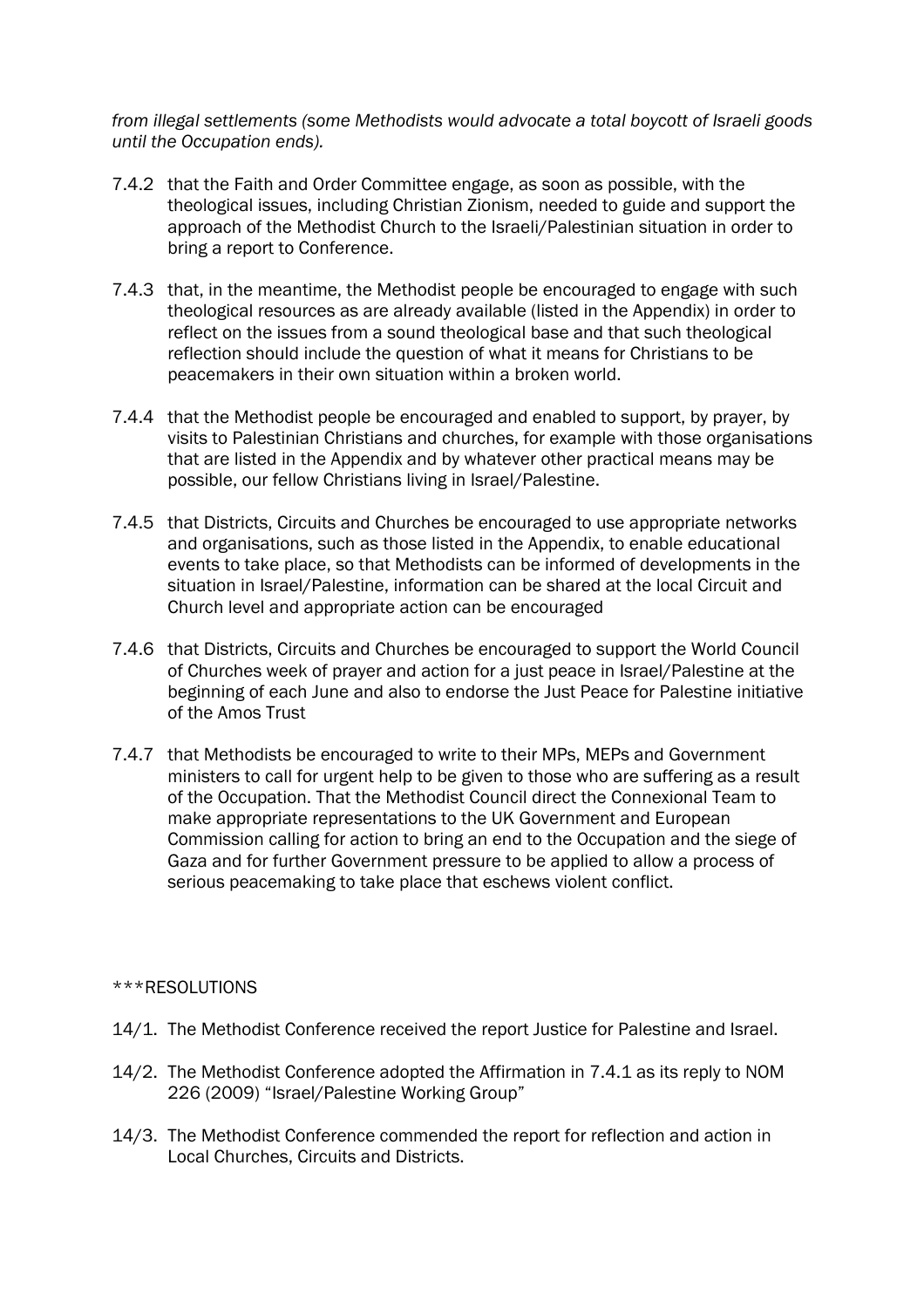- 14/4. The Methodist Conference affirmed and restated its support for
	- a) the vital work of the World Council of Churches Ecumenical Accompaniment Programme for Palestine and Israel (EAPPI), encourages Methodists to volunteer for the programme and asks Churches, Circuits and Districts to make use of the experience of returning participants
	- b) Christian Aid and other aid agencies working amongst Palestinians in Gaza, the West Bank and elsewhere in the region
	- c) Israelis and Palestinians in all organisations working for justice and peace in the area.
- 14/5. The Methodist Conference directed the Faith and Order Committee to undertake further work on the theological issues, including Christian Zionism, raised in the report that are needed to guide and support the approach of the Methodist Church to the Israeli/Palestinian situation and to bring a report to Conference.
- 14/6. The Methodist Conference directed the Connexional Team to resource Churches, Circuits and Districts in their understanding of and engagement with the issues involved by:
	- a) providing information on the networks through which they can keep up to date with developments in the Israeli/Palestinian situation
	- b) making available study materials covering the present situation to include the witness and teaching of Palestinian Christians especially that contained in the Kairos document produced by Palestinian Christian leaders in December 2009.
	- c) encouraging support for educational events around the Connexion.
- 14/7. The Methodist Conference directed the Connexional Team to make appropriate representations to the UK Government and the European Commission calling for action to bring to an end the Occupation and the siege of Gaza and for further Government pressure to be applied to allow a process of serious peacemaking to take place that eschews violent conflict.
- 14/8. The Methodist Conference encouraged
	- a) Districts, Circuits and Churches to support the World Council of Churches week of prayer and action for a just peace in Israel/Palestine at the beginning of June each year and also endorse the Just Peace for Palestine initiative of the Amos Trust
	- b) the Methodist people:
		- i. to write to their MPs, MEPs and Government ministers to call for urgent help to be given to those who are suffering as a result of the **Occupation**
		- ii. to visit the region of Israel/Palestine with those agencies which will help enable them to meet and engage with Palestinian Christians
		- iii. to engage in respectful dialogue with Jews and Muslims on this issue.
- 14/9. The Methodist Conference noted the call of the World Council of Churches in 2009 for an international boycott of settlement produce and services and the support given for such a boycott by Christian leaders in Palestine in the "Kairos" document, Palestinian civil society and a growing number of Jewish organisations both inside Israel and worldwide and called on the Methodist people to support and engage with this boycott of Israeli goods emanating from illegal settlements.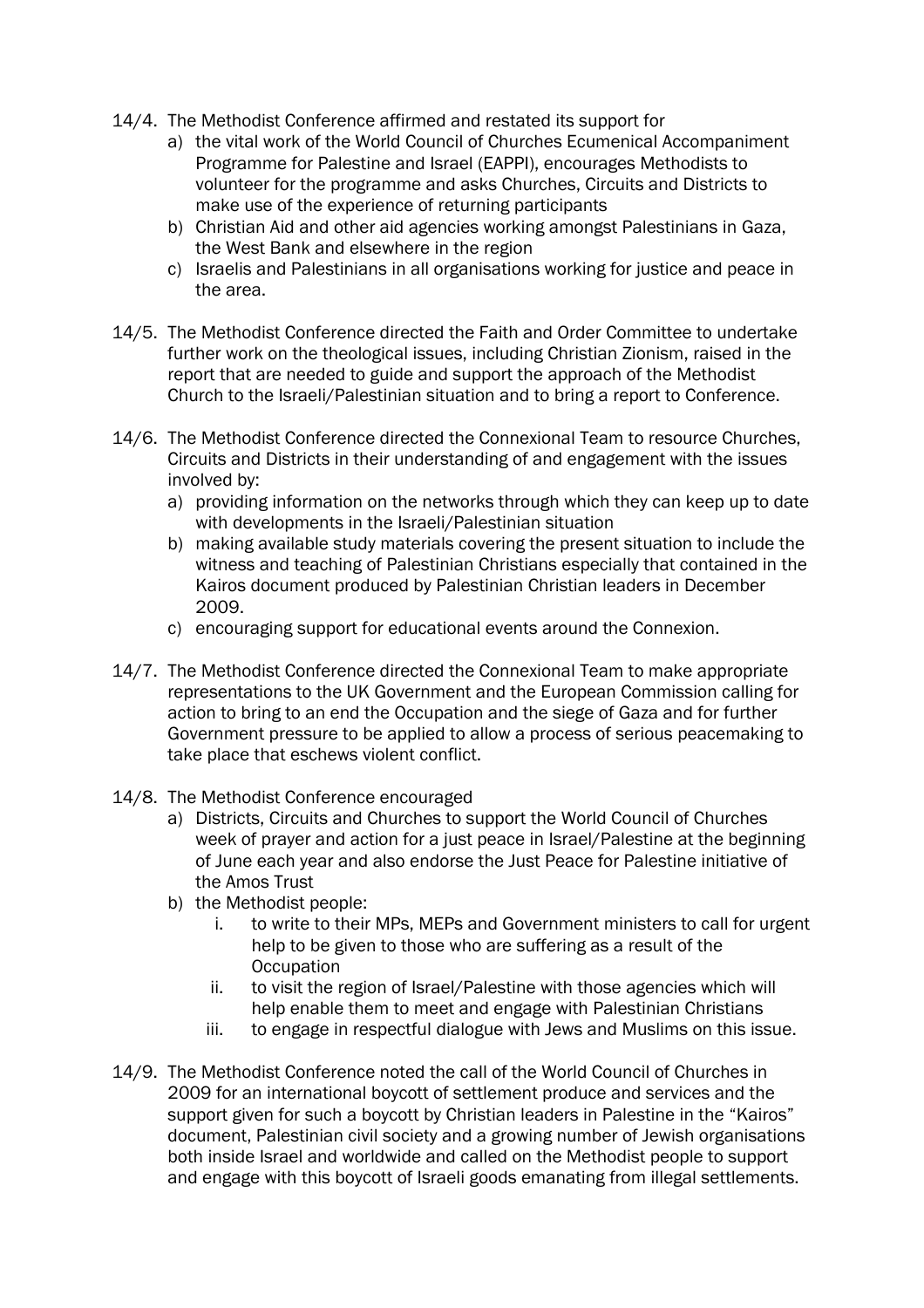- 14/10. The Methodist Conference directed the Methodist Council and the Connexional Team, as a matter of urgency, to consider and develop further ways in which the Methodist Church of Great Britain and its people, in conjunction with both ecumenical, inter-faith and other interested groups, can work for an end to the Occupation, an end to the blockade of Gaza, adherence to international law by all sides and a just peace for all in the region.
- 14/11. By a Standing vote the Methodist Conference commended all the peoples of the region to the loving care of Almighty God and urged the Methodist people to engage in regular, informed prayer for the needs of the Land of the Holy One.

# Memorial 26 Israeli settlements

The St Austell (12/7) Circuit Meeting (Present: 49. Voting: 47 for, 0 against), recognising the need for peace and justice for all people in Palestine and Israel, asks the Methodist Conference:

- 1. to express its grave concern that, despite continuing international pressure over many years, the Israeli Government continues to permit the building of new settlements and the expansion of existing ones in the West Bank and East Jerusalem, despite the fact that the settlements are illegal according to international law and are generally accepted to be the major obstacle to peace in the region
- 2. to acknowledge the work done by the Joint Advisory Committee on the Ethics of Investment (JACEI) in producing its 'Guidelines for Constructive Engagement related to Israel/Palestine' published in March 2007
- 3. to draw the attention of the Central Finance Board of the Methodist Church and the Joint Advisory Committee on the Ethics of Investment (JACEI) to the following analyses, which have been published since these guidelines were agreed
	- a. the website www.whoprofits.org a list of those companies (many of them wellknown international names) that profit from the continuing Israeli occupation of the West Bank and East Jerusalem which has been researched by the Coalition of Women for Peace, an Israeli peace group,
	- b. the work of Quaker Peace and Social Witness (www.quaker.org.uk/help-end-tradeisraelisettlements)
	- c. the research paper "UK economic links with Israeli settlements in occupied Palestinian 'territory' produced in February 2009 by the Sir Joseph Hotung Programme for Law, Human Rights and Peace Building in the Middle East at the School of Oriental and African Studies of the University of London (www.soas.ac.uk/lawpeacemideast/fi le49531.pdf)
- 4. to ask the Central Finance Board of the Methodist Church and the Joint Advisory Committee on the Ethics of Investment to take into account these analyses in future when making decisions about investment
- 5. to express its concern that products from illegal Israeli settlements continue to be available for purchase in stores in the United Kingdom, and that the labelling of these products is often ambiguous
- 6. to urge the Government to introduce legislation at the earliest opportunity to ban the sale in the United Kingdom of any products that originate wholly or partially from illegal Israeli settlements
- 7. until such a ban comes into force, to urge all Methodists not to purchase any products that originate wholly or partially from illegal Israeli settlements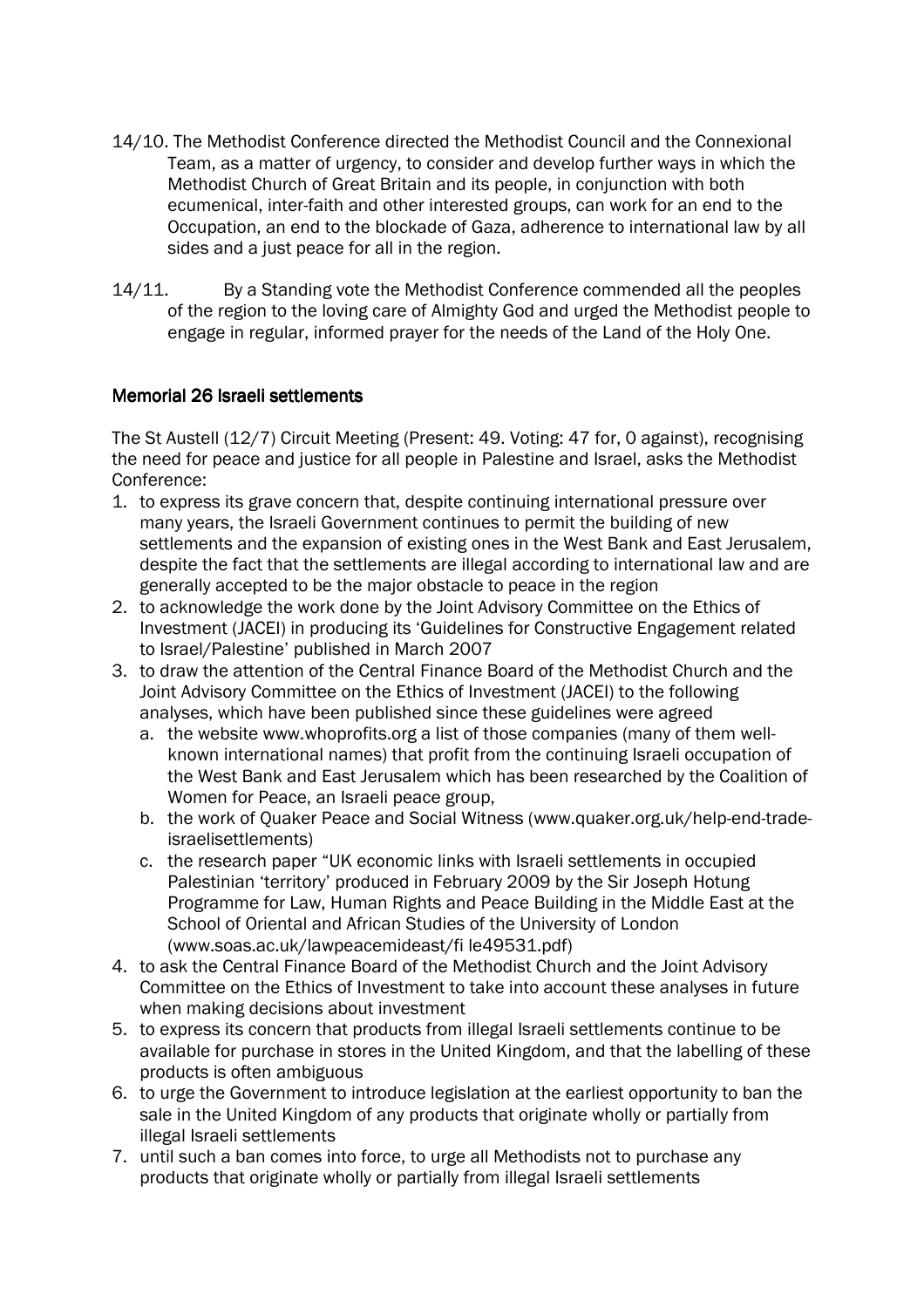8. until such a ban comes into force, to urge other supermarkets to follow the lead of the Co-operative Group and Marks & Spencer plc and to cease to purchase any products that originate wholly or partially from illegal Israeli settlements.

### Reply

The Conference thanks the St Austell Circuit for its memorial. The Conference acknowledges the concerns expressed, and considers that these can be most appropriately addressed in the context of the response of the Conference to resolutions 14/1–11 (Justice for Palestine and Israel).

The Conference notes the publication (10 December 2009) of technical advice by the Department for Environment, Food and Rural Affairs (DEFRA) on the labelling of produce grown in the Occupied Palestinian Territories. This has helped to clear much of the ambiguity that previously existed over appropriate labelling of settlement produce in the UK.

The European Commission requirements for retail labelling are designed to provide information to consumers on – amongst other particulars – the origin of products. DEFRA guidance states that for produce from the West Bank, labelling must state the country of origin as "Produce of the West Bank". DEFRA further advises that traders and retailers may wish to indicate whether the product originated from an Israeli settlement or from Palestinian producers. This could take the form, for example, of "Produce of the West Bank (Israeli settlement produce)" or "Produce of the West Bank (Palestinian produce)", as appropriate.

The Conference further notes the work of the Ecumenical Council for Corporate Responsibility (ECCR) and the Connexional Team in determining the position of major supermarkets with respect to this advice and directs people to the resources available via the websites of ECCR and the Methodist Church.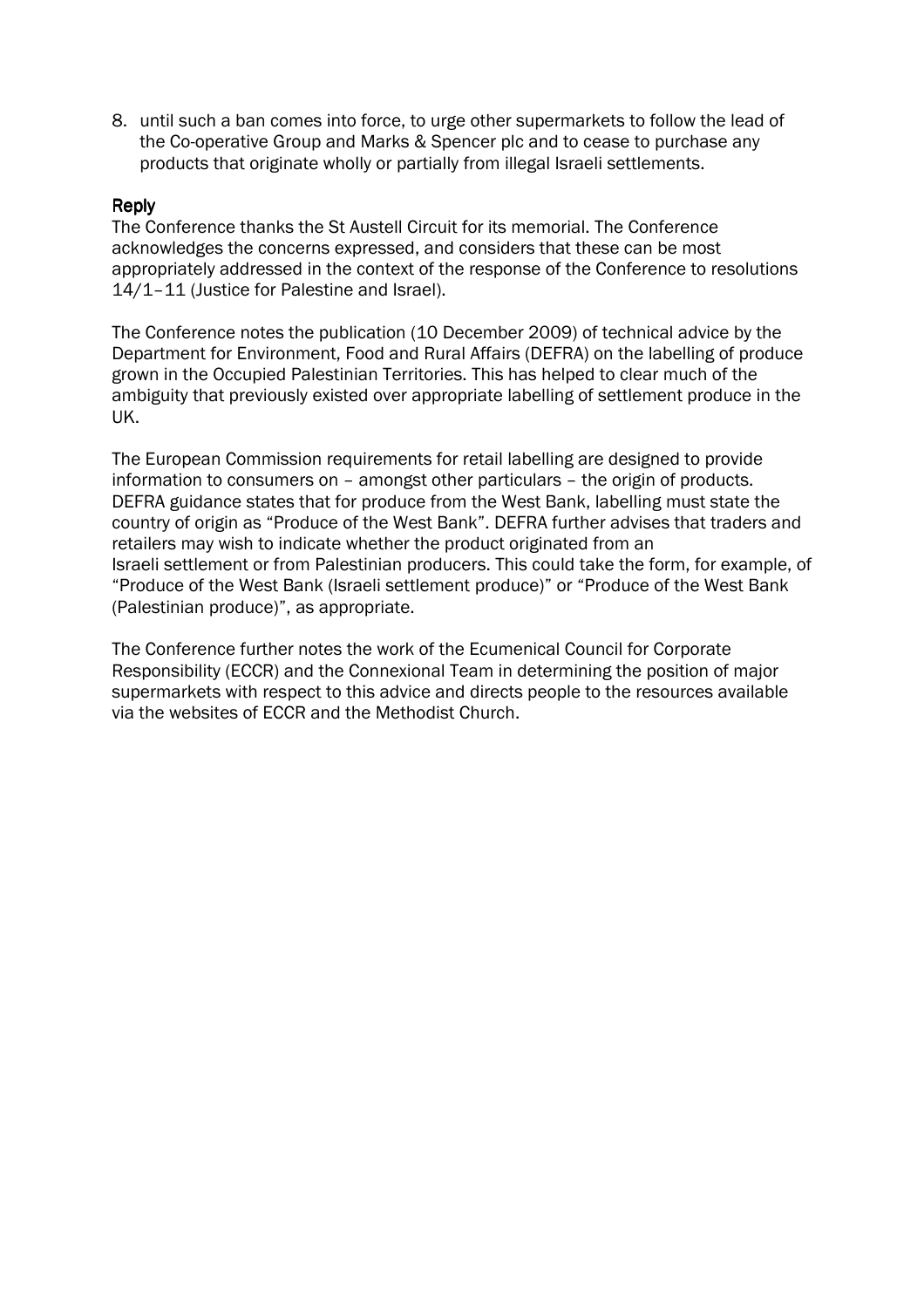# 2011 Methodist Conference 2011 Methodist Conference

### Notice of Motion 104: Update to the Methodist Council on Israel Palestine

The Conference notes, (Agenda p746), that the Methodist Council received an update on Israel-Palestine. The Conference is disappointed not to have been given sight of that update or more information on what the update contained. At, and since, the Conference 2010, the report "Justice for Palestine and Israel" was undoubtedly the one which gained most debate, within The Methodist Church in Britain and amongst religious communities both here and around the world. There was also considerable media coverage. This makes it all the more surprising that the Conference has not received detailed information on the content of the update. Therefore:

The Conference thanks the Connexional Team and the Methodist Council for the work undertaken during the last year in relation to the 2010 Conference report - Justice for Palestine and Israel.

- 1. The Conference directs that a hard copy of the report MC/11/65 "Justice for Palestine and Israel - update on the report of the Methodist Church" http://www.methodist.org.uk/downloads/coun-MC1165-Israel-Palestine-250311.doc be made available by the Daily Record Office to any member of the Conference who requests it this week.
- 2. The Conference further requests that this update be given some prominence on the Methodist Church website as soon as possible.
- **3.** The Conference recognises that not all Council papers can or should become part of the Conference agenda. However, in the light of the above, the Conference asks that the Council ensures that the Conference is made aware of how to access updates which relate to reports originally prepared for the Conference.

Proposed: Ms Ruby Beech Seconded: The Revd William Anderson

(signed by 8 other members of the Conference)

[A verbal response to this Notice of Motion was provided to Methodist Conference stating that a report had been provided to Methodist Council but was not included the published 2011 Methodist Conference Agenda. Reports on activities across the Connexion are available for  $\frac{2010}{11}$  and  $\frac{2011}{12}$ .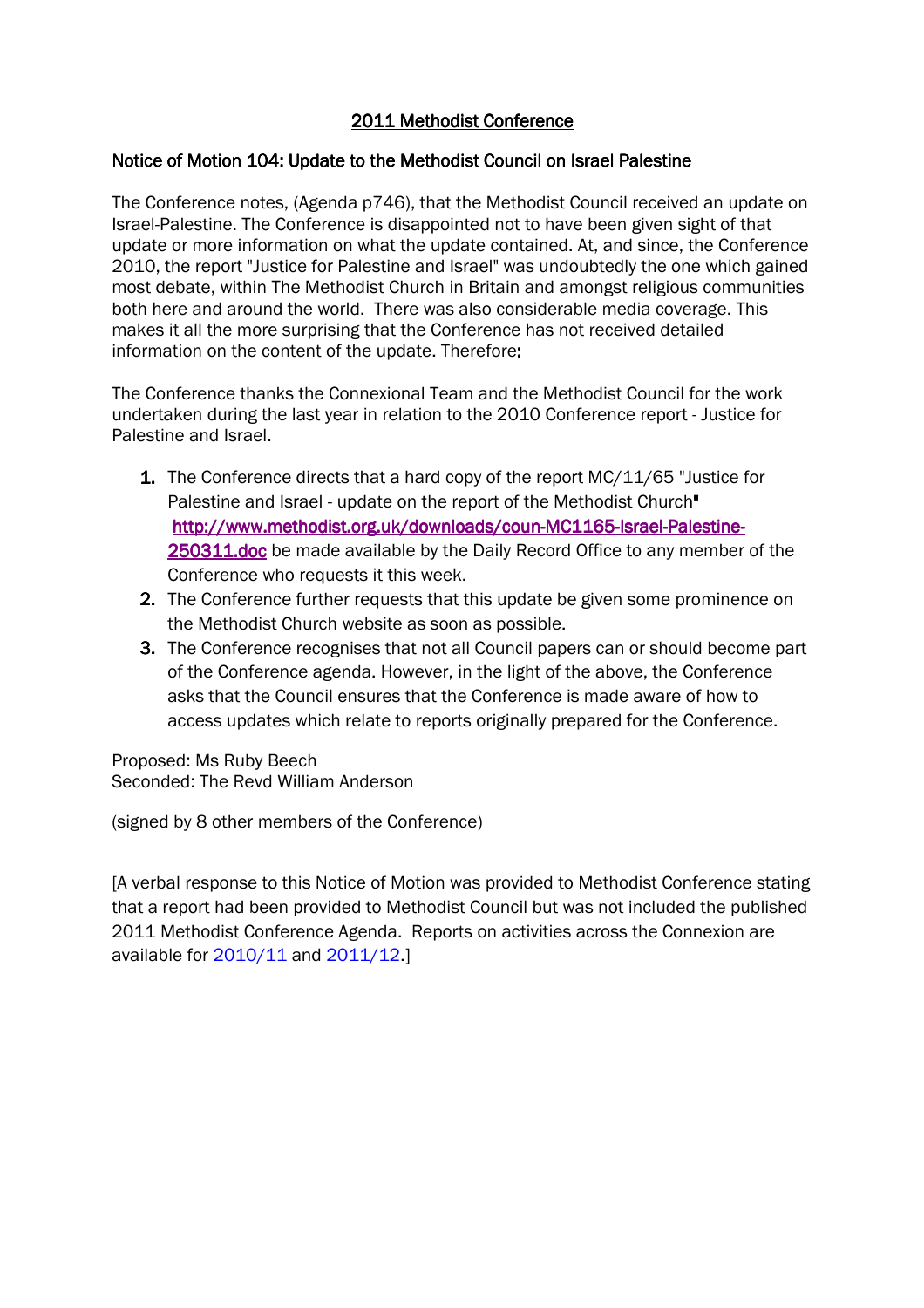# Notice of Motion 202 : Christian Aid Parliamentary Briefing

In view of the continued building of illegal Israeli settlements on Occupied land, as well as the repeated condemnation this has received from the UK Government, the Conference:

♣ Notes that these settlements are illegal under Article 49 of the Fourth Geneva Convention, as confirmed by the advisory opinion of the International court of Justice.

♣ Joins with the Quaker in Britain in welcoming the June2012 Parliamentary Briefing of Christian Aid which calls on the Government to introduce legislation to end the trade in products from illegal Israeli settlements.

♣ Continues to work and pray for peace and justice for all the peoples of the Holy Land

Proposed: Dr Stephen Leah Seconded: Sam Taylor

(signed by 8 other members of the Conference)

Mr W Swires Mrs. Daniella Fetuga-Joensuu The Reverend John D Howard The Reverend William Anderson Mr Peter Mills Mr Peter Smith The Reverend Alison Tomlin Mrs Kate Woolley

The Conference adopted this motion.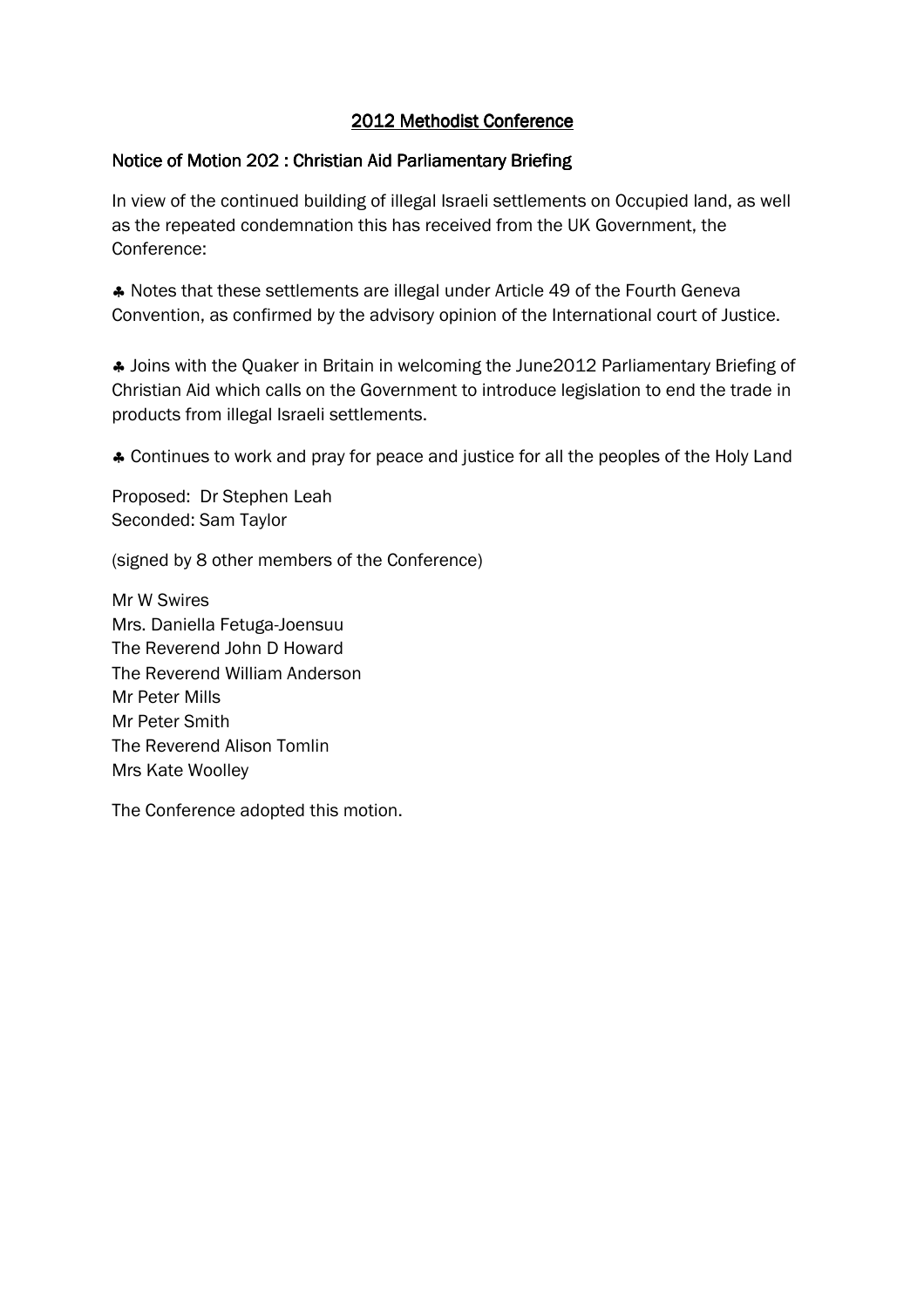Extract from Report of the Faith & Order Committee to Methodist Conference 2013, on Christian Zionism:

# 1.2 Christian Zionism (Resolution 14/5, Conference 2010)

- 1.2.1 The Faith and Order Committee has attempted to develop a number of papers in response to this resolution over the last few years. However, the Committee has expressed concern over both the content and the process and developed the following report in response to the resolution.
- 1.2.2 In 2010 the Conference received the report of a working group, entitled Justice for Palestine and Israel. The Conference directed the Faith and Order Committee "to undertake further work on the theological issues, including Christian Zionism, raised in the report that are needed to guide and support the approach of the Methodist Church to the Israeli/Palestinian situation and to bring a report to Conference" (2010 Conference Agenda, Resolution 14/5).
- 1.2.3 The Committee has given careful consideration to how it might best fulfil the intentions of the 2010 Conference as expressed in Resolution 14/5. Justice for Palestine and Israel uses the word 'complex' and its cognates no fewer than 11 times to describe the historical, political, religious and cultural dimensions of Israel- Palestine. The theological issues raised in the report are no less complex and rank among the most contentious aspects of interfaith relations.
- 1.2.4 For the Methodist Church to undertake a major piece of theological work on the subject of Israel-Palestine would duplicate work done elsewhere and would be unlikely to contribute anything fresh to the present state of debate. For example, the Anglican Communion Network for Inter Faith Concerns has recently published a relevant report, under the auspices of the Anglican Consultative Council, entitled Land of Promise? An Anglican Exploration of Christian Attitudes to the Holy Land, with special reference to Christian Zionism (November 2012). 'This report seeks to set out an Anglican response to the phenomenon of Christian Zionism, and to do so within a wider account of Christian thinking about Israel' (p 7).
- 1.2.5 Methodists, like Anglicans, have their own particular narrative within the Christian story, and our theological tradition has certain characteristic emphases that may not be shared by others in quite the same way. Nevertheless, the theological resources available to Methodists in thinking about the issues raised by the situation of Israel-Palestine, including Christian Zionism, need not be any different to those available to Christians generally.
- 1.2.6 The Committee therefore believes that it would be more useful at the present time to draw attention to a range of relevant theological resources that are presently in the public domain. Any future Methodist study of the theological issues relating to the situation of Israel- Palestine would probably draw on these and other sources, though the Faith and Order Committee recommends that any such work should be undertaken jointly with ecumenical partners.
- 1.2.7 To enable Methodists to engage with the theological issues raised by the historical, political, economic, religious and cultural situation of Israel-Palestine,